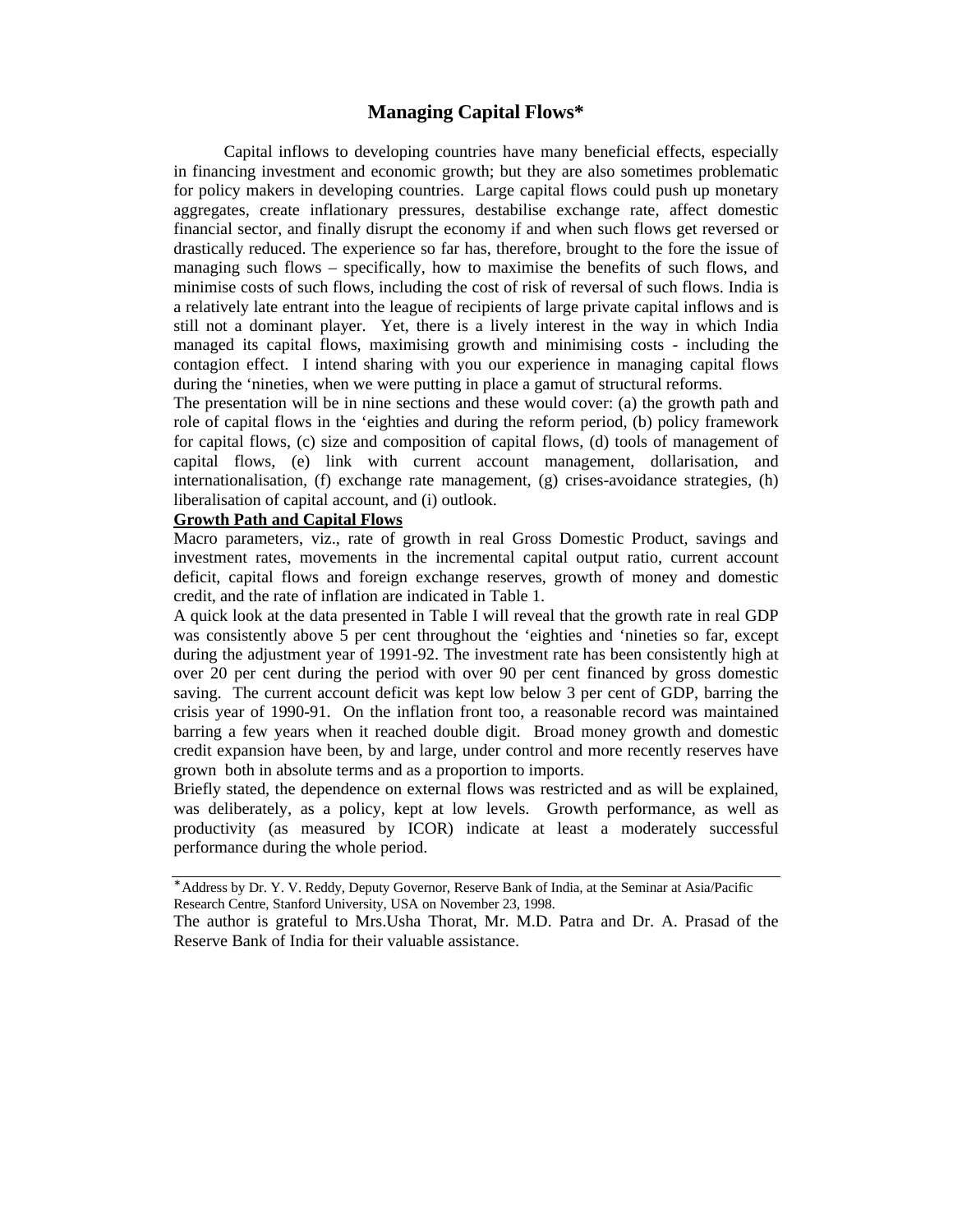#### **Policy Framework**

India, after independence, opted for a model of development characterised by what was then perceived as self-reliance. This meant that, until the 'eighties; (a) financing of investments was almost wholly through domestic saving with recourse to foreign flows at the margin only; (b) reluctance to permit foreign investments or private commercial flows in general; (c) almost total reliance on official, especially multilateral flows, mainly on concessional terms; (d) recourse to IMF facilities to meet extraordinary situations such as the drought in 1960s, oil shock of late 1970s, an Extended Fund Facility (EFF) in the 1980s and more recently, in the early 1990s, the Gulf crisis; and (e) relatively greater emphasis on import-substitution rather than export-promotion. In brief, till 1980s, external financing was confined to external assistance through multilateral and bilateral sources, mostly on concessional terms to or through Government.

In the 'eighties, global developments, particularly the perceptible decline in the availability of official concessional flows in relation to the external financing needs of developing countries, changed the external sector situation at a time when India was initiating liberalisation. The compulsions of repayments to IMF during the late 'eighties (of the EFF drawals in the early 'eighties) added to the problems. Hence, recourse to external debt on commercial terms became inevitable. In addition to institutional sources (such as Export-Import agencies), syndicated loans and bonds, and deposits from nonresident Indians were accessed. These had to be supplemented, in the late 'eighties with significantly large recourse to short term facilities including, in particular, short-term non-resident deposits. The justification for this approach was to sustain the momentum of growth of the Indian economy which jumped from around 3 per cent per annum during 1950-80 to over 5 per cent in the 'eighties, and to maintain the impressive export performance of the late 'eighties.

The onset of the 'nineties, however, saw the impact of the Gulf crisis on India. Combined with the large fiscal deficits of the 'eighties and political uncertainties, repercussions of this development in the Gulf resulted in drying up of commercial sources of financing, withdrawal of non-resident deposits, large depletion in reserves and significant short-term debt overhang, in what could be described as a severe liquidity crisis in the balance of payments. Another global dimension that affected India's management of the balance of payments during this period was the serious disruption of trade with the erstwhile USSR on top of worrisome recessionary tendencies in the industrialised countries and loss of export markets in West Asia.

The broad approach to reform in the external sector after the Gulf crisis was laid out in the Report of the High Level Committee on Balance of Payments chaired by Dr. C. Rangarajan. The Committee recommended the introduction of a market-determined exchange rate regime while emphasising the need to contain current account deficit within limits. It recommended, *inter alia,* liberalisation of current account transactions leading to current account convertibility; compositional shift in capital flows away from debt to non debt creating flows; strict regulation of external commercial borrowings, especially short-term debt; discouraging volatile elements of flows from non-resident Indians; gradual liberalisation of outflows; and dissociation of Government in the intermediation of flow of external assistance.

The policy framework for the external sector based on the Rangarajan Committee Report was implemented along with policy changes in trade, industrial and financial sectors.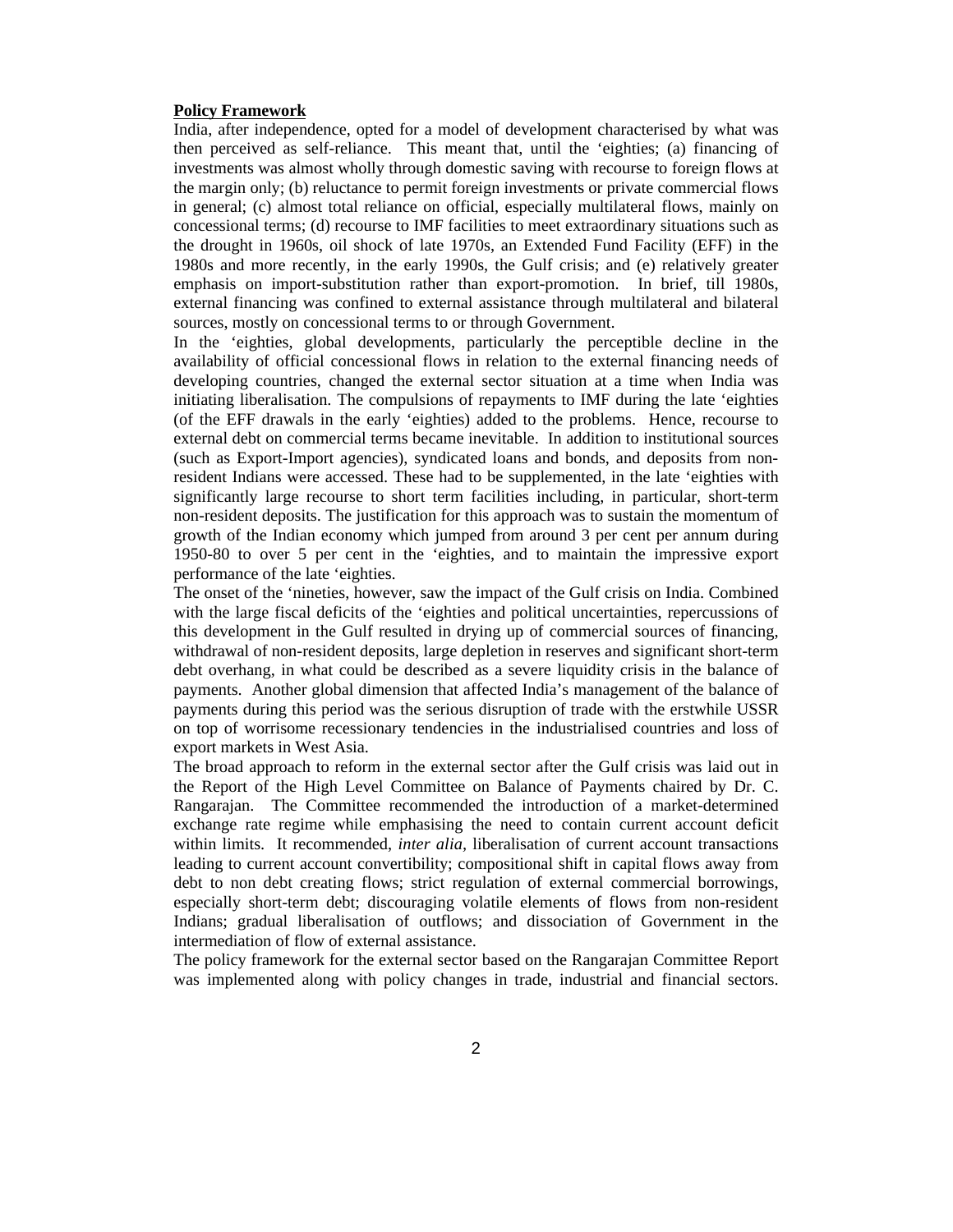Under trade policy, there has been a virtual elimination of licensing, a progressive shift of restricted items of imports to Open General Licence (OGL), and lowering of tariff barriers. Industrial policy has been characterised by delicensing, removal of monopoly clauses defining large industrial houses and removal of most reservations for public sector enterprises. The reforms in the area of financial sector were guided by recommendations of the Narasimham Committee (1991). Alongside the deregulation of the banking industry including entry for new private sector banks, the general thrust of monetary policy has been towards reduction in pre-emptions, greater recourse to open market operations, deregulation of interest rates and widening and deepening of financial markets. Simultaneously, measures have been undertaken to strengthen the institutional framework in banking, non-banking financial companies, financial institutions and stock markets through prudential norms, capital adequacy stipulations, improvements in payments and settlement mechanisms and strengthening of the supervisory framework. Institutional measures have also included recapitalisation of banks, improvements in debt recovery and most important, setting up of the Board for Financial Supervision and strengthening Bank's supervisory mechanisms. A second Narasimham Committee (1998) has recently given a road map for further reform of banking sector, and a number of recommendations on prudential norms have been announced in the latest policy statement on Monetary and Credit Policy.

Fiscal adjustment has been undertaken and a very significant measure is that the system of automatic monetisation of the fiscal deficit has been replaced by a system of Ways and Means Advances.

In brief, reform in the external sector was meshed with reform in other related sectors and within the external sector reform, capital flows were managed keeping in view the needs of efficiency and stability. There was a fairly smooth movement from an administered exchange rate system to a market-determined exchange rate. Reserve Bank attempts to ensure that volatility and speculative elements are curbed through both direct and indirect measures.

#### **Size and Composition of Flows**

Table 1 shows clearly that since the gradual liberalisation of capital account initiated in 1991, capital flows were in excess of current account deficit (CAD) except in 1992-93 and 1995-96, thus adding to reserves. It is interesting to note that the stock of external debt came down steeply from US \$ 99.0 billion to US \$ 93 billion during the year 1995- 96 or from 32.3 per cent of GDP to 28.3 per cent of GDP, not only on account of valuation changes but also due to the path-breaking policy changes that occurred during the period. In fact, it will be interesting to note the difference between gross and net capital flows during the period (see Table 2). Furthermore, the decline in debt reflected the policy-induced shift in the composition of the capital account in favor of non-debt flows.

As regards composition of capital flows given in Table 3, private flows which averaged about 47 per cent the in the 'eighties, rose to 89 per cent in 1997-98. The most significant vehicle of private capital was Foreign Direct Investment which increased from US \$ 47 million, i.e, less than 1 per cent of net capital flows in the 'eighties to 3.7 billion or 28 per cent of net capital flows in 1997-98.

Total portfolio investment flows on account of FIIs, GDRs and others have averaged around US \$ 2.6 billion during 1995-96 to 1997-98 despite a sharp drop in flows during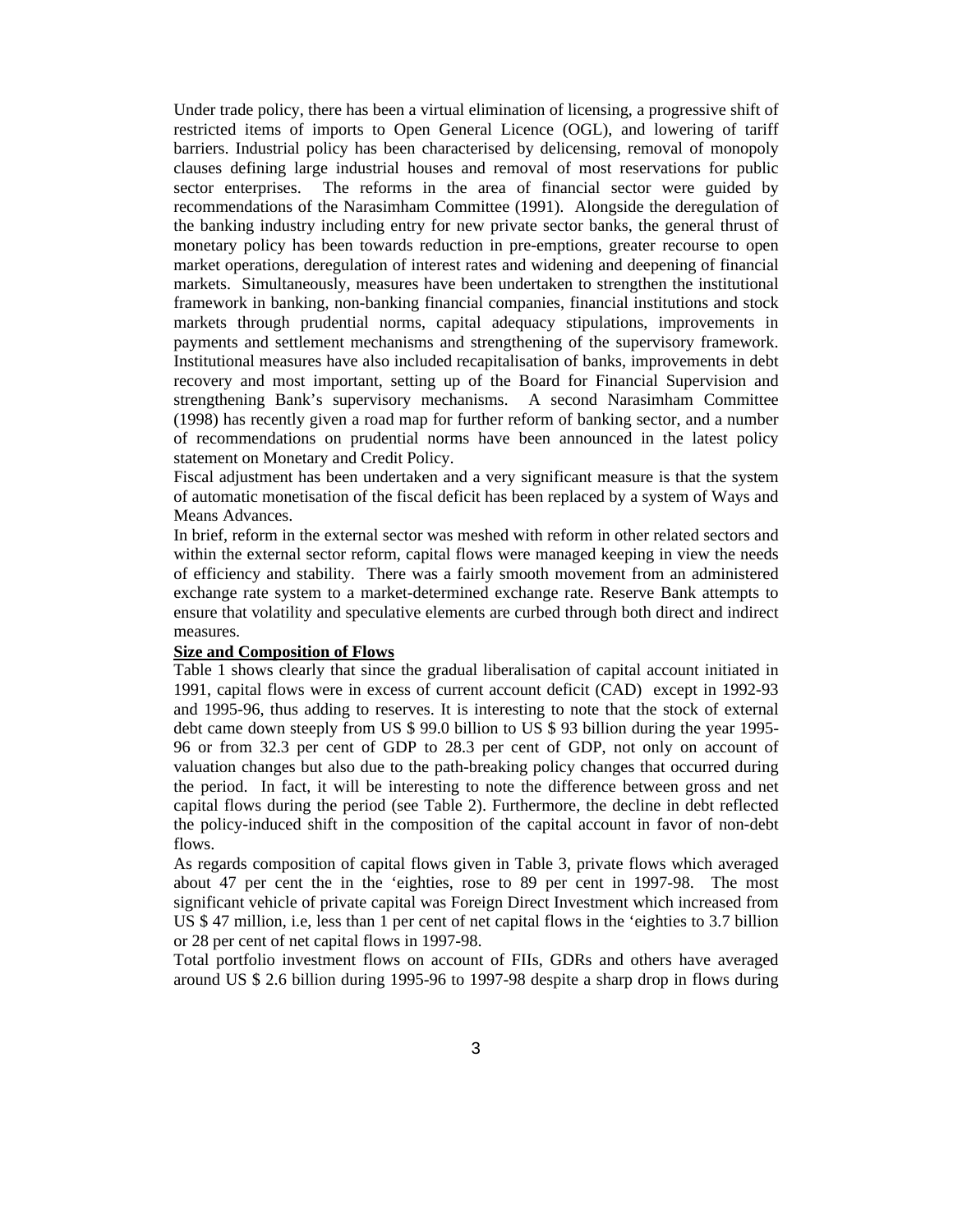1997-98 to \$ 1.8 billion from \$ 3.3 billion in 1996-97. The dimension of these flows should be assessed in the light of the overall slump in global portfolio flows to developing countries witnessed during 1997-98. Net Disbursements of commercial borrowings have roughly been close to \$ 3 billion during the last three years, reflecting the policy of restraining commercial borrowings within sustainable limits. The level of short-term debt, which was US \$ 8.54 billion in 1990-91, was reduced to US \$ 5.03 billion by the end of March 1998. Outstanding net forward exchange liabilities of RBI, which rose to 3.2 billion in January 1998 declined to US \$ 1.2 billion in September 1998. In brief, the level of current account deficit and compositional shift in capital flows turned out to be broadly in conformity with the policy framework adopted.

#### **Tools of Management**

The process of liberalisation of capital account has been very gradual. The appended Statement shows the landmarks in regard to liberalisation of current account, capital account, and exchange rate management bringing out clearly how the sequencing and complementarity were addressed.

Based on the policy frame and the projected financing requirement for each year, management of the capital account is operationalised through procedures for foreign direct investment, portfolio investment, external commercial borrowings, NRI deposits, and outflows.

The broad approach to targeting of foreign direct investment has been through a dual route, i.e., automatic and non-automatic, differentiated on the basis of sector and size and extent of ownership. For infrastructure and export-oriented units, 100 per cent of foreign ownership is generally permitted. Where the approval is automatic, activities and extent of ownership are listed while in regard to the rest, a case by case approval by a high powered Board is adopted.

Portfolio investments are restricted to select players, viz., FIIs. They could, subject to some restrictions, operate in equity and debt markets. FIIs are, permitted to invest in equity subject to a ceiling of 10 per cent for individual FIIs in a single company and 30 per cent collective FII investment ceiling in a single company. FIIs are also subject to higher short-term capital gains tax of 30 per cent as compared to 20 per cent for local investors. The long-term capital gains tax for FIIs is at the same level of 10 per cent as for local investors. Indian corporates are permitted, again through a process of approval of individual cases satisfying general guidelines, to access funds through Global Depository Receipts and Euroconvertibles.

External commercial borrowings are also subject to a 'dual route', viz., a small component of automatic and a major part through case-by-case approval, based on the size and sector. Short-term debt, including trade-related payments beyond 180 days, is subject to strict case-by-case approval of purpose, amount and terms. An overall annual ceiling is kept for all debt flows - both for short-term and medium to long-term.

In respect of NRI deposits, control over inflows is exercised through specification of interest rates or interest rate ceilings for different maturities in respect of deposits in select schemes, while, more generally, variable reserve requirements are stipulated for encouraging or discouraging such flows. In the recent period, there has been a decline in the policy recourse to the interest rate instrument. Most interest rates have been freed or have been linked to international rates. The reserve requirement, however, continues to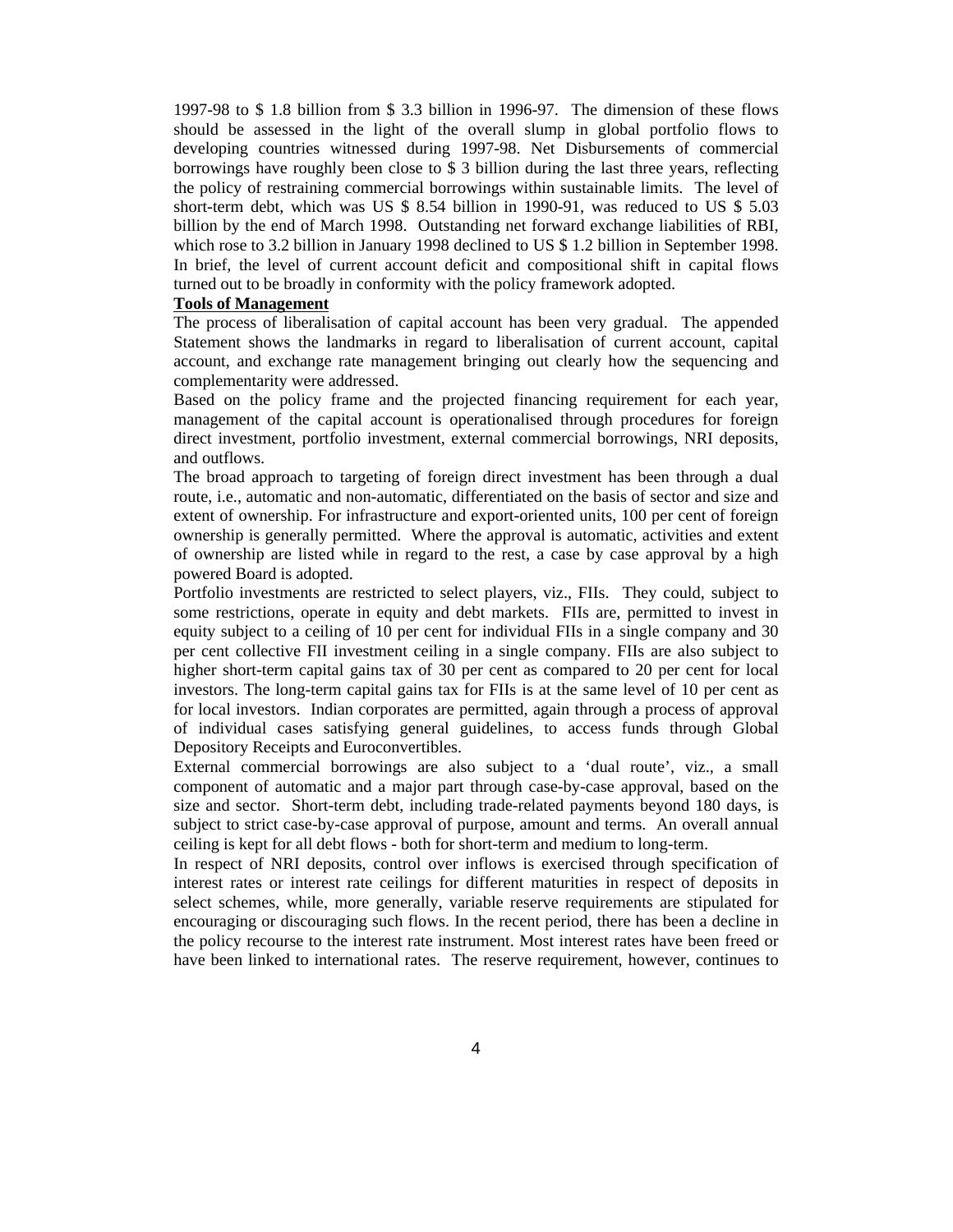be operated flexibly as a tool for managing capital flows in relation to the needs of the underlying conditions.

As regards external assistance, both bilateral and multilateral flows are administered by Government of India.

In respect of capital outflows, the approach has been to facilitate direct overseas investment through joint ventures and wholly owned subsidiaries and provision of financial support to promote exports, especially project exports from India. There are dual routes, namely automatic and case-by-case and there is an aggregate annual ceiling for such approvals. All exporters and exchange earners can have the option of crediting 50 per cent of their export proceeds to foreign currency accounts with banks in India. Exporters and exchange earners have also been given permission, on a selective basis, to maintain foreign currency accounts outside India and use them for permitted purposes which facilitate their overseas business promotion and growth.

However, there are occasions when large capital inflows do take place, in spite of recourse to all the tools of management. As will be explained later, recourse was taken to sterilisation through open market operations, changes in reserve requirements, foreign currency swaps, direct purchase and sale of foreign currencies in spot market, management of liquidity through repos, signalling through interest rate changes, i.e., bank rate, reporting requirements for larger forex operations and open positions by banks, interest changes rates changes applicable to export finance, and moral suasion.

While fiscal measures, mainly taxes, have been taken to discourage short-term flows in addition to quantitative restrictions, variable reserve requirements have been used as an instrument only for foreign currency denominated non-resident deposits. Transaction tax has not been considered appropriate. Holding of reserves in foreign currency for shortterm flows was considered cumbersome and not worthwhile. In any case, reserve adequacy is continuously monitored to safeguard against sudden reversals of short-term flows.

#### **Link with Current Account and Dollarisation**

When India adopted current account convertibility in 1994, it was recognised, as emphasised by the Rangarajan Committee, that there could be capital outflows in the guise of current account transactions. Hence, certain safeguards were built into the regulations relating to current account transactions.

First, the requirement of repatriation and surrender of export proceeds was continued. Exporters were, however, allowed to retain a portion of their earnings in foreign currency accounts in India which could be used for approved purposes, thereby avoiding costs of conversion and reconversion.

Secondly, all authorised dealers were allowed to sell foreign exchange for underlying current account transactions which could be readily identified and supported by some documentary evidence.

Thirdly, indicative value limits were given for different kinds of transactions so that the amounts sold were reasonable in relation to the purpose. For higher amounts, the banks had to approach the RBI. This operational framework for current account transactions strengthened the effectiveness of management of capital account.

Fourthly, the RBI has been undertaking a leading role in the development and monitoring of money, Government Securities and forex markets. A proactive interest in the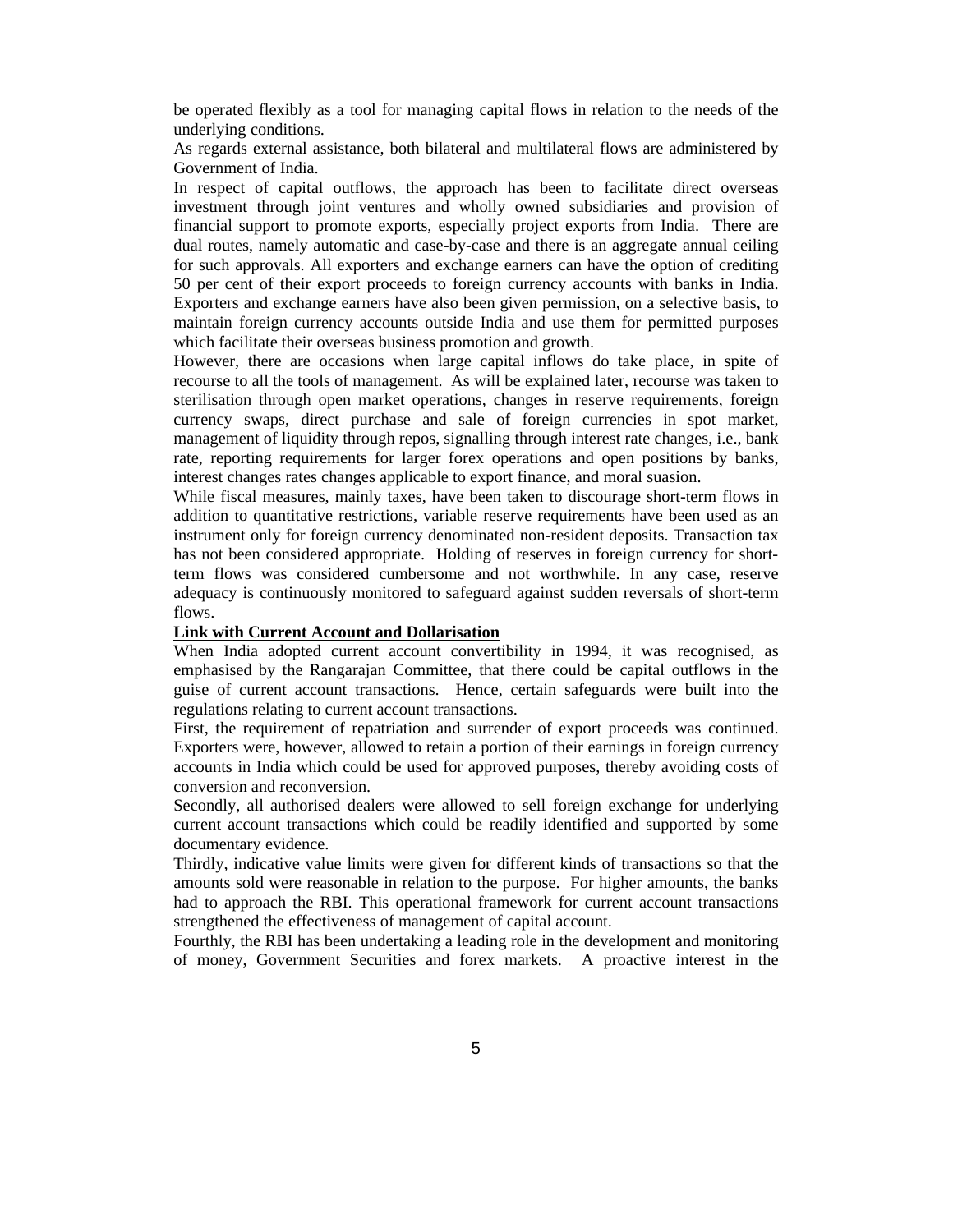development of these markets has also enabled effective management of the current and capital accounts.

Fifthly, while ensuring orderly and cautious deregulation, every effort has been made to improve the information base on major transactions in the forex markets with respect to its nature and magnitude. Constant improvements are made to ensure the appropriateness, timeliness and quality of the information base. The insistence on adequate and timely details from Authorised Dealers in forex markets also helped in fine tuning the management of current and capital accounts.

On dollarisation, it was recognised that large scale dollar denominated assets within a country can disrupt the economy by creating potential for destabilising flows. We do not allow dollar denominated transactions between residents. Exchange earners' foreign currency accounts can be used only for external payments and if such balances have to be used for local payments, they have to be converted into rupees.

The counterpart of dollarisation is internationalisation of domestic currency. For example, there are instances when a currency of a developing country could be officially traded outside the country without any underlying trade or investment transactions. When such currencies are held increasingly outside the country and there is multiplication of such holding, any expectation that there will be a fall in the currency due to fundamentals or contagion leads to widespread sell off which results in very sharp fall in the currencies especially when the local markets are not well developed. India does not permit rupee to be transacted offshore, i.e., Rupee is not allowed to be officially used as international means of payment or store of value. Indian banks are not permitted to offer two way quotes to NRIs or non-resident banks.

A highly conservative approach is adopted with reference to dollarisation of domestic economy and internationalisation of domestic currency.

#### **Exchange Rate Management**

The exchange rate is determined by the market, i.e., forces of demand and supply. The objectives and purposes of exchange rate management are to ensure that economic fundamentals are reflected in the external value of the rupee as evidenced in the sustainable current account deficit. Subject to this predominant objective, the conduct of exchange rate policy is guided by three major purposes.

First, to reduce excess volatility in exchange rates, while ensuring that the market correction of overvalued or undervalued exchange rate is orderly and calibrated.

Second, to help maintain an adequate level of foreign exchange reserves.

Third, to help eliminate market constraints with a view to the development of a healthy foreign exchange market.

As a general rule, foreign currency transactions take place for financing defined underlying transactions supported by documentation. Genuine hedging of exposures as well as some flexibility in dynamically reducing the cost of hedging is allowed. Basically, the policy is aimed at preventing destabilising speculation in the market while facilitating foreign exchange transactions at market rates for all permissible purposes.

Reserve Bank of India makes sales and purchases of foreign currency in the forex market, basically to even out lumpy demand or supply in the thin forex market; large lumpiness in demand is mainly on account of oil imports and external debt servicing on Government account. Such sales and purchases are not governed by a predetermined target or band around the exchange rate.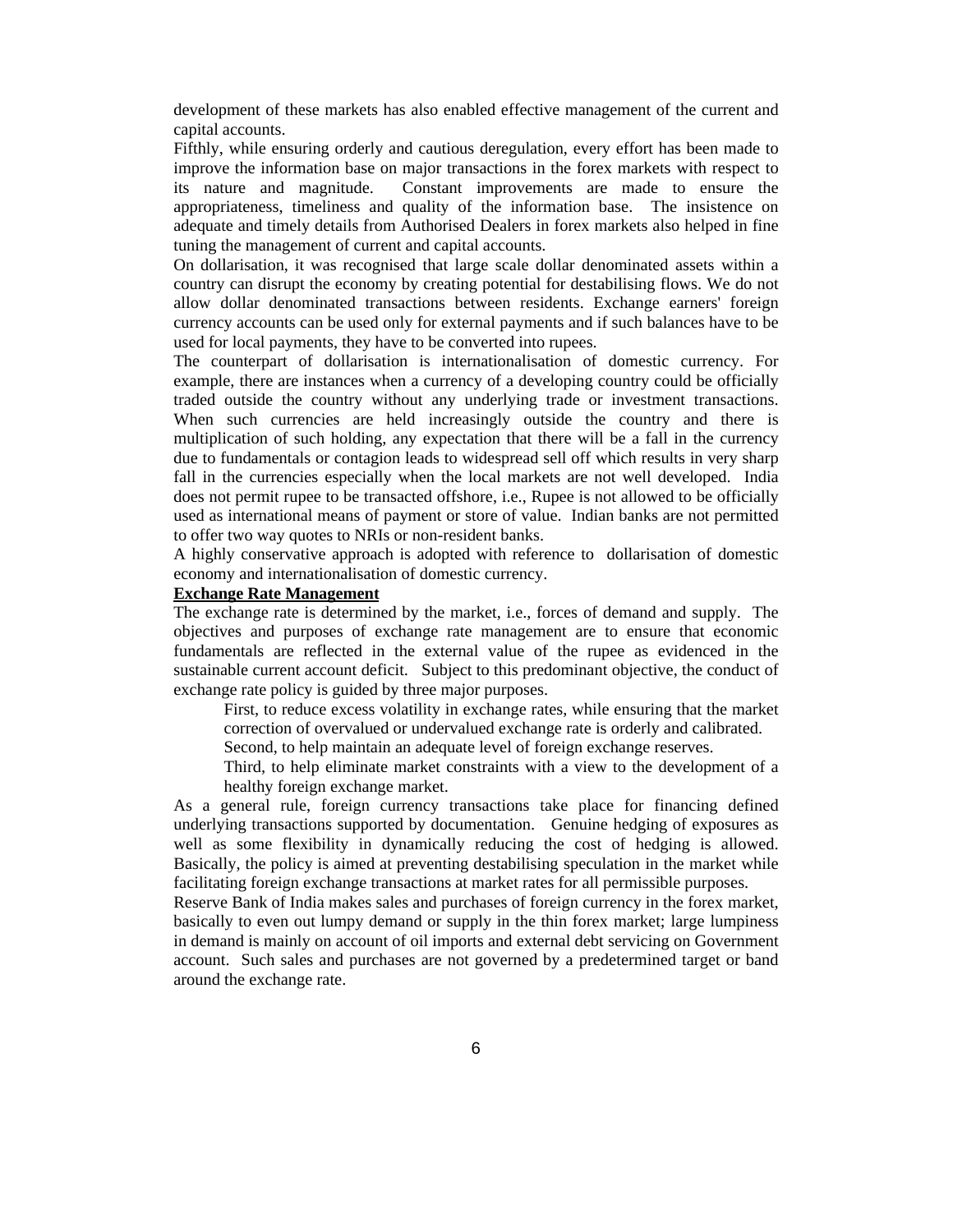#### **Crisis Avoidance Strategies**

It would not be appropriate to conclude that managing capital flows on the above lines, however efficient, will ensure that there would be total stability in the capital flows. In fact, even with a managed capital account, we had to contend with occasional surges in capital flows between 1993 and 1997. In general, the short-term response has taken a number of forms, viz., raising of reserve requirements, reviewing the pace of removal of restrictions on capital inflows, relaxation of end-use specifications, liberalisation of capital outflows, partial sterilisation through open market operations, and deepening the foreign exchange market by routing an increased volume of transactions through the market.

The prolonged stability in the exchange rate of the rupee from March 1993 came under stress in the second half of 1995-96. In response to the upheavals, the RBI intervened in the market to signal that the fundamentals were in place and to ensure that market correction of the exchange rate was orderly and calibrated. Exchange market intervention was supported by monetary policy action to withdraw liquidity. The pressures intensified towards the end of January 1996 and the first week of February 1996. The Reserve Bank undertook a number of measures to encourage the faster realisation of export proceeds and to prevent an acceleration of import payments. The interest rate surcharge on import finance was raised, the scheme of post-shipment export credit denominated in foreign currency was scrapped and the RBI continued to intervene actively in the spot, forward and swap/money markets.

The year 1997-98 and the first quarter of 1998-99 posed severe challenges in exchange rate management in the face of the threat of external contagion and other uncertainties. Distinct phases of exchange rate movements and response of RBI can be identified. During April to September 1997, excess supply conditions prevailed in the market and the Reserve Bank undertook large net purchases of foreign currency. From September 1997 to mid-January 1998, acute exchange market pressure was staved off through sale of foreign currency, coupled with administrative and monetary policy measures. Mid-January to April 1998 marked the return of stability and enabled rolling back of tight monetary measures introduced in January 1998.

When the foreign exchange market was characterised by considerable uncertainties in May-June 1998, several measures were announced by the RBI in June 1998 to reverse the demand-supply mismatches in the market. The market responded positively to these measures, but in August 1998 there were fluctuations in the exchange rate in view of international developments. The RBI once again undertook strong administrative and monetary measures, which included increase in the repo rate and the cash reserve requirement of banks.

A vigilant and proactive policy by the RBI was, therefore, essential to avoid crisis in the highly unsettled environment of international currency markets.

An extraordinary situation arose in 1998-99 consequent upon imposition of sanctions and the issue of Resurgent India Bonds (RBIs) is an interesting example of management of capital account in such a situation. The RIBs were designed to compensate for the extraordinary events in 1998-99, which may have resulted in some shortfall in the normally expected level of capital inflows in relation to the current account deficit which would continue to be well within 2 per cent of GDP. Due to the sudden developments in 1998-99, a temporary disruption in capital flows, especially debt flows was anticipated.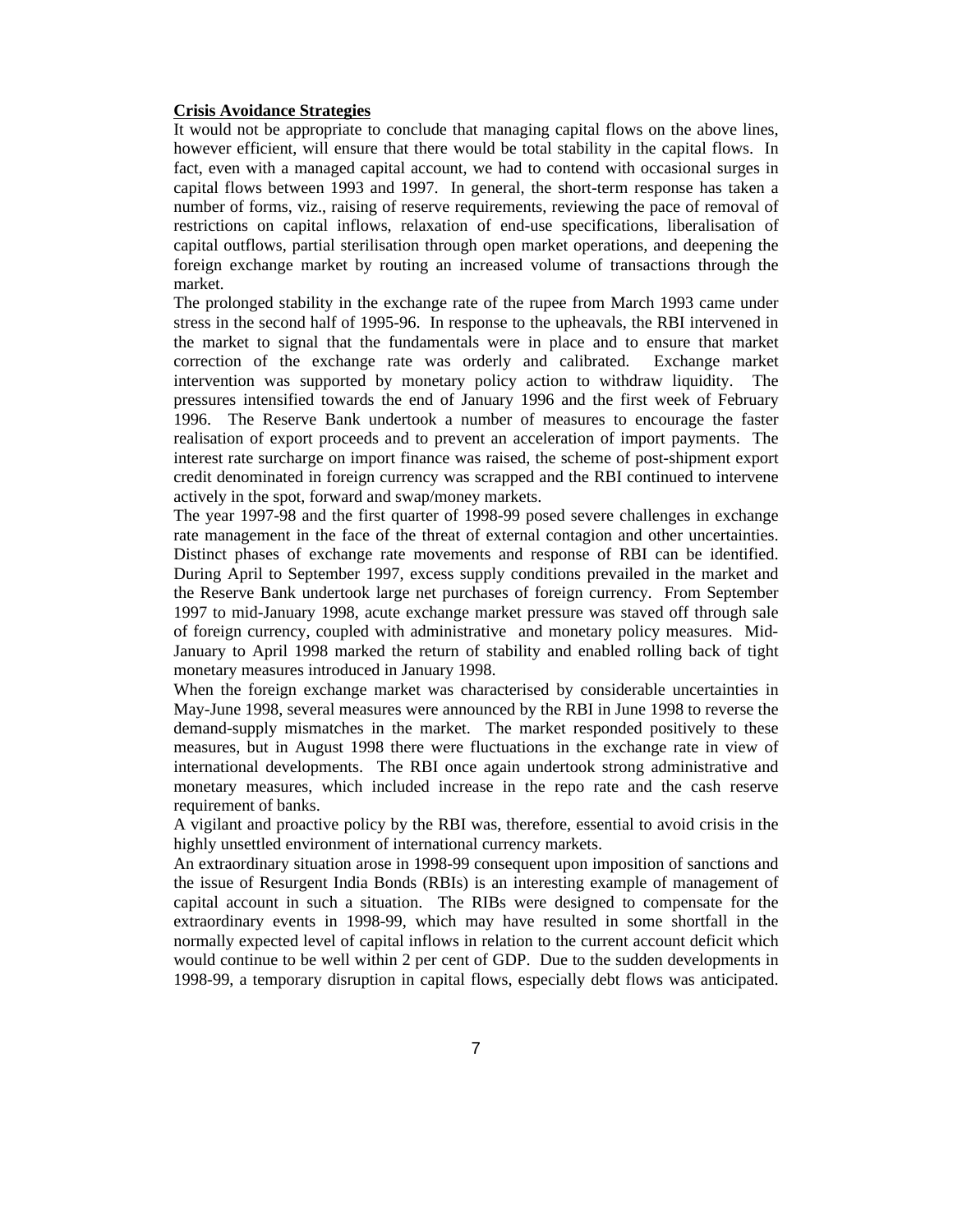Instead of dipping into currency reserves, which may affect sentiment adversely, or cutting the current account deficit through drastic import cuts which would affect real economic activity, the alternative was to enhance debt flows at the least possible cost. There was a need to offset the adverse negative market sentiment created in the international capital markets due to downgrading of India's sovereign rating to noninvestment grade. This could be done by demonstrably raising debt resources at a cost lower than that any organised financial intermediary was prepared to provide in the context of the rating downgrade. Raising resources through sovereign borrowing was considered to be time consuming and in any case inadvisable as a maiden offering under adverse circumstances. At the same time, it was necessary to ensure that amounts so obtained were restricted quantitatively to meet essential needs as a replacement for normal debt flows by keeping an option for premature closure. Furthermore, we had to ensure that the borrowing had an appropriate medium-term maturity, say, five years RIBs, which are essentially in the nature of foreign currency deposits on par with FCNR (B), were devised keeping in view these considerations. It was also necessary for RBI to ensure that these funds do not disrupt the money, forex or Government securities market. There have been three main points of criticism regarding RIBs, i.e., the cost of raising RIBs, substitution of FCNR-B deposits and exchange rate guarantee.

A total amount of \$ 4.23 billion has been mobilised at a moderate cost in a difficult international environment and in the face of recent downgrading of our credit rating. Some have called it the deal of the year. To quote an international investor, "… the cost at which funds have been raised imply a perceived sovereign rating three to four notches higher than current levels. For comparison sake China's 2003 Yankee Bond Issue, rated A3 by Moody's traded at a spread of 280 basis points (on August 21) over the ten year US Treasury implying a dollar yield of 7.90 per cent and the RIB issue is not even sovereign risk."

On the second point, as most of the banks that have actively mobilised RIBs, may be aware by now, there has been limited substitution from FCNR-B deposits and moreover, to the extent there has been substitution, it would result in elongation of the maturity of deposits to five years, while at the same time bringing into the country actual foreign exchange that was being kept unswapped.

In regard to the exchange guarantee extended, it is recognised that under normal circumstances, issuance of such guarantee is inadvisable. It can be, however, legitimately held that the recent times have been far from normal. In return for a specific guarantee on RIBs, the Government can claim benefits in four ways, viz., addition to forex reserves, support to macroeconomic environment and sentiment, indirect support for its own borrowing programme and resources for infrastructure development, including for public sector entities. It can also be argued that Government bears exchange risk in regard to bilateral and multilateral flows for its use or for onlending. Moreover, given the Indian track record on prudent macro economic management, the burden of the exchange guarantee could be said to be manageable.

#### **Liberalisation of Capital Account**

As evident from the foregoing analysis, liberalisation with respect to inflow of capital has been substantial but gradual. Having accepted Article VIII status of the IMF with respect to current account convertibility in August 1994, a framework for capital account convertibility was sought to be achieved in a phased manner. The committee on Capital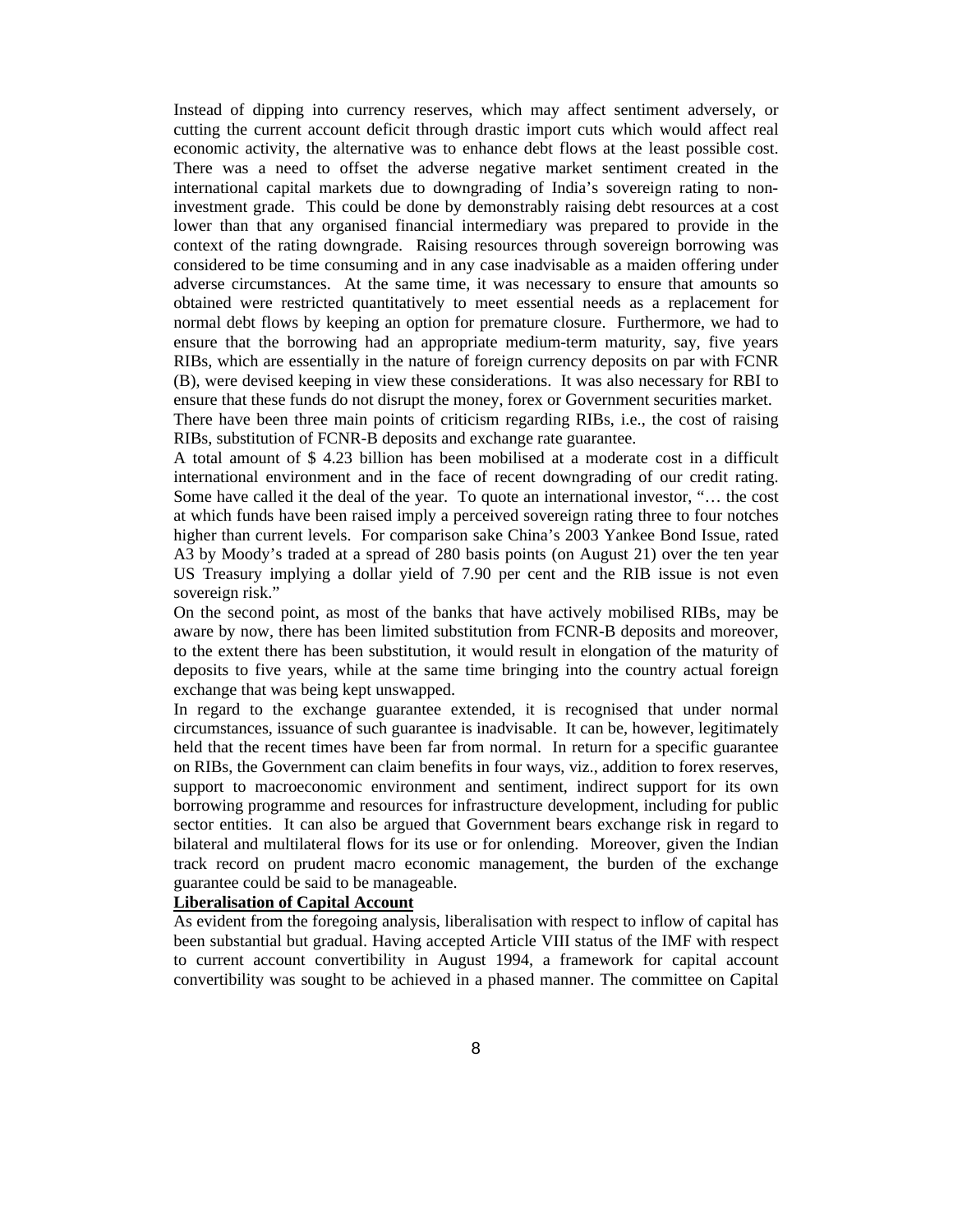Account Convertibility, with Dr.S.S.Tarapore as Chairman, submitted its Report in May 1997. The Committee observed that although there were benefits of a more open capital account, international experience showed that a more open capital account could also impose tremendous pressures on the financial system. Hence, the committee indicated certain signposts or preconditions for capital account convertibility in India.

The three crucial preconditions were fiscal consolidation, a mandated inflation target and above all, strengthening of the financial system. The committee recommended a reduction in Gross Fiscal Deficit / Gross Domestic Product ratio from 4.5 per cent to 3.5 per cent in 1999-2000 and a mandated rate of inflation for the period 1997-98 to 1999- 2000 at an average of 3 to 5 per cent. In the financial sector, the time frame for signposts that were recommended were in terms of cash reserve ratio (CRR) and non-performing assets (NPAs). The recommendations were to reduce gross NPAs of banks as a percentage of total advances from 13.7 per cent in 1996-97 to 9 per cent by 1998-99 and to 5 per cent by 1999-2000, and the average effective CRR from 9.3 as of April 1997 to 3 per cent by 1999-2000.

 The committee then felt that the preconditions could be satisfied in three years, and therefore, it adopted a three-year time frame for CAC. A basic dictum of the Committee was that the timeframe for implementation of the measures could be shortened or elongated in accordance with the performance on the preconditions and that attainment of preconditions and implementation of measures should be considered as a simultaneous process. A significant feature was that the committee did not recommend unlimited or open CAC, but preferred a phased liberalisation of controls on outflows and inflows over a three-year period. It may be noted that as per the committee's recommendations, even at the end of three-year period, capital account will not be fully open and some flows, especially debt would continue to be managed.

Most of the measures related to removing the controls on outflows more than inflows. Specifically, it addressed issues such as investment abroad by Indian Joint Ventures/Wholly Owned Subsidiaries; retention of earnings by exporters/exchange earners; investment by individual residents in assets in financial markets abroad; and more liberal limits for banks in regard to borrowing and deployment of funds outside India. In addition, the Committee addressed the issue of proper governance and transparency, and the need to develop and gradually enable integration of forex, money and securities markets.

It would be useful to assess the current status with regard to both the measures and the signposts recommended by the committee. The monetary policy of October 1997 implemented some of the recommendations of the committee. These included, increasing the retention portion of exchange earning in the foreign exchange account to 50 per cent, dispension with prior approval from the RBI for execution of projects abroad, permitting ADs to undertake forfaiting of medium-term export receivables, allowing corporate entities to open offices abroad without the need for prior approval from the RBI, providing credit/non-credit facilities to joint ventures abroad and permitting SEBI registered Indian fund managers including mutual funds to invest in overseas markets subject to individual and total overall caps. Permission was also granted to banks fulfilling certain criteria to import gold for domestic sale. Recently, FIIs have been permitted to invest in Treasury Bills. They are also permitted to cover in the forward market their entire exposure in the debt market. FIIs can now to cover up to 15 per cent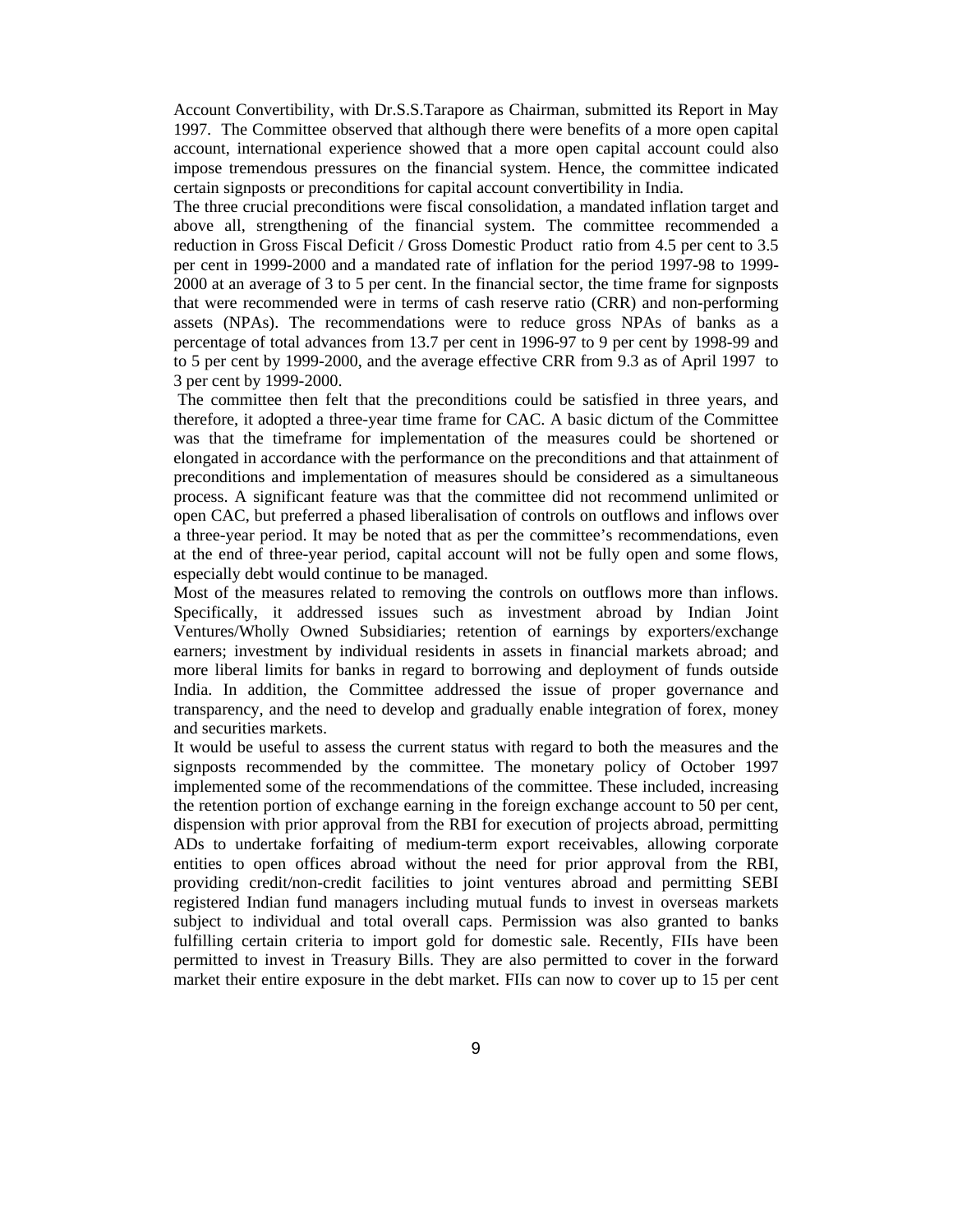of their equity exposure in the forward market and 100 per cent of their incremental investments after June 1998.

In respect of the variables identified as signposts, the GFD/GDP is budgeted at 5.6 per cent for 1998-99, inflation is currently hovering around 8.0 per cent, the current level of CRR is at 11.0 per cent (effective level 9.75 per cent), and the gross NPA as a percentage of total advances of public sector banks stood at 16.0 per cent in 1997-98.

Thus, the roadmap for further liberalisation of capital account will have to be built over the progress so far, domestic and international developments. The current approach can be summarised as under:

(a) Between the preconditions and the time frame for CAC recommended by the committee, it is clear that the achievement of preconditions has emerged, as perhaps intended, the more important criterion for liberalising the capital account, while the timetable itself has lesser significance.

(b) In the context of the East Asian crisis, the liberalisation of capital account will also hinge upon the establishment of an appropriate international financial architecture.

(c) The East Asian crisis has vindicated the committee's stand with regard to preconditions and there is need, if at all, to further refine and detail the preconditions to capture the recent experiences.

(d) The measures for liberalising capital account need to be kept under continuous review, would warrant some repackaging and in any case, to be cautiously implemented.

#### **Review and Outlook**

We, in India, have cautiously but systematically moved from control regime, out of a crisis, into current account convertibility and market-determined exchange rate. We have managed capital account to ensure growth with stability, consistently adding to our foreign currency reserves. We also experienced and managed phases of excessive capital movements: there were surges of capital inflows during 1993-95, and two major episodes of volatility in flows in the second half of 1995-96 and again during 1997-98. In the periods of exchange rate volatility, there were major imponderables involved, both externally and internally, and contagion and herd behaviour had to be guarded against. In both situations the co-ordinated policy framework and the careful calibration of instruments with market pressures enabled an effective management of capital flows without any distortive shocks on the performance of the economy.

In conclusion, the policy of cautious movement towards capital account liberalisation that has been adopted by us continues to be valid. We in India treat liberalisation of capital account as a process and not a single event; to be embarked upon cautiously as part of overall economic reforms in our country as well as our assessment of the emerging scenario relating to international economic and financial architecture.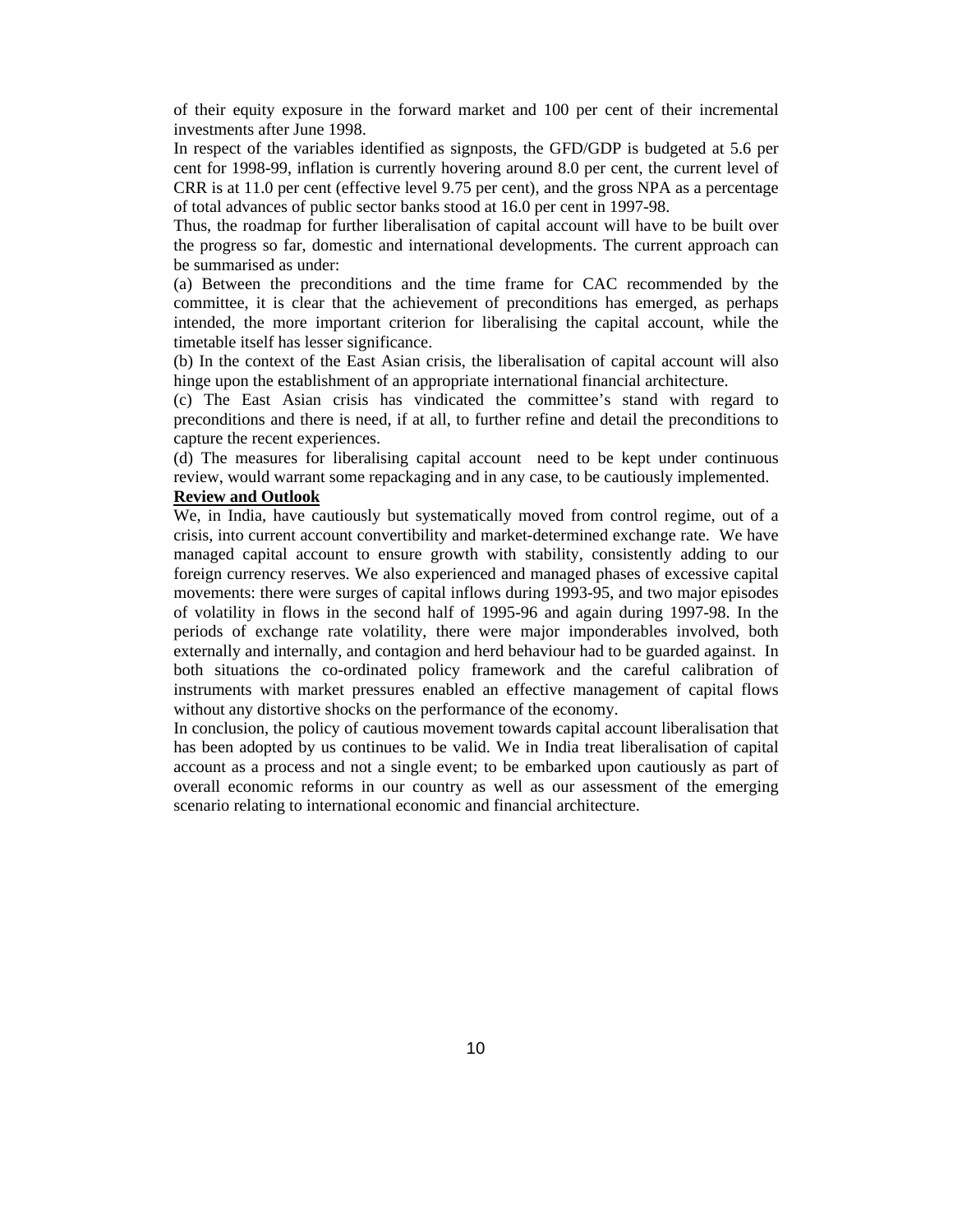|                                                  | 1980-85 | 1985-90 | 1990-91 | 1991-92 | 1992-93 | 1993-94 | 1994-95 | 1995-96 | 1996-97 | 1997-98 |
|--------------------------------------------------|---------|---------|---------|---------|---------|---------|---------|---------|---------|---------|
| Real GDP Growth(%)                               | 5.7     | 6       | 5.4     | 0.8     | 5.3     | 6.2     | 7.8     | 7.2     | 7.5     | 5.1     |
| Saving Rate $(\% )$                              | 19.4    | 20.6    | 24.3    | 22.9    | 22      | 22.7    | 25.6    | 25.3    | 26.1    | na      |
| <b>Investment Rate</b>                           | 20.9    | 23.1    | 27.7    | 23.4    | 23.9    | 23.3    | 26.9    | 27.1    | 27.3    | na      |
| <b>ICOR</b>                                      | 3.6     | 3.9     | 4.8     | 51.4    | 4.3     | 4.7     | 3.6     | 4       |         | na      |
| CAD(% of GDP)                                    | 1.6     | 2.3     | 3.2     | 0.4     | 1.8     | 0.4     | 1.1     | 1.8     | 1.2     | $1.7\,$ |
| Capital Account(% of GDP)                        | 0.6     | 2.3     | 2.4     | 1.5     | 1.3     | 3.8     | 3       | 1.4     | 3.1     | 2.9     |
| <b>Reserves/Imports(Months)</b>                  | 4.1     | 3.4     | 2.5     | 5.3     | 4.9     | 8.6     | 8.4     | 6       | 6.6     | 7.3     |
| <b>External Debt, end-March (\$ bn)</b>          | 28.8    | 75.86   | 83.8    | 85.29   | 90.02   | 92.7    | 99.01   | 92.98   | 93.43   | 94.4    |
| <b>External Debt, end-March</b><br>$(\%$ of GDP) | 15.6    | 28.5    | 30.4    | 41      | 39.8    | 35.8    | 32.3    | 28.3    | 26.2    | 26.4    |
| Short term Debt, end-March<br>$(\$$ bn)          | na      | $7.5$   | 8.54    | 7.07    | 6.34    | 3.63    | 4.27    | 5.05    | 6.73    | 5.03    |
| $M3$ Growth $(\% )$                              | 17      | 17.6    | 15.1    | 19.3    | 15.7    | 18.4    | 22.3    | 13.7    | 16.2    | 17.6    |
| Domestic Credit Growth(%)                        | 18      | 16.43   | 13.2    | 9.4     | 17.1    | 8.0     | 23.1    | 17.7    | 9.2     | 14.9    |
| Inflation, WPI, Average of Weeks                 | 9.3     | 6.7     | 10.3    | 13.7    | 10.1    | 8.4     | 10.9    | 7.7     | 6.4     | 4.8     |

## **Table 1: Macroeconomic Indicators**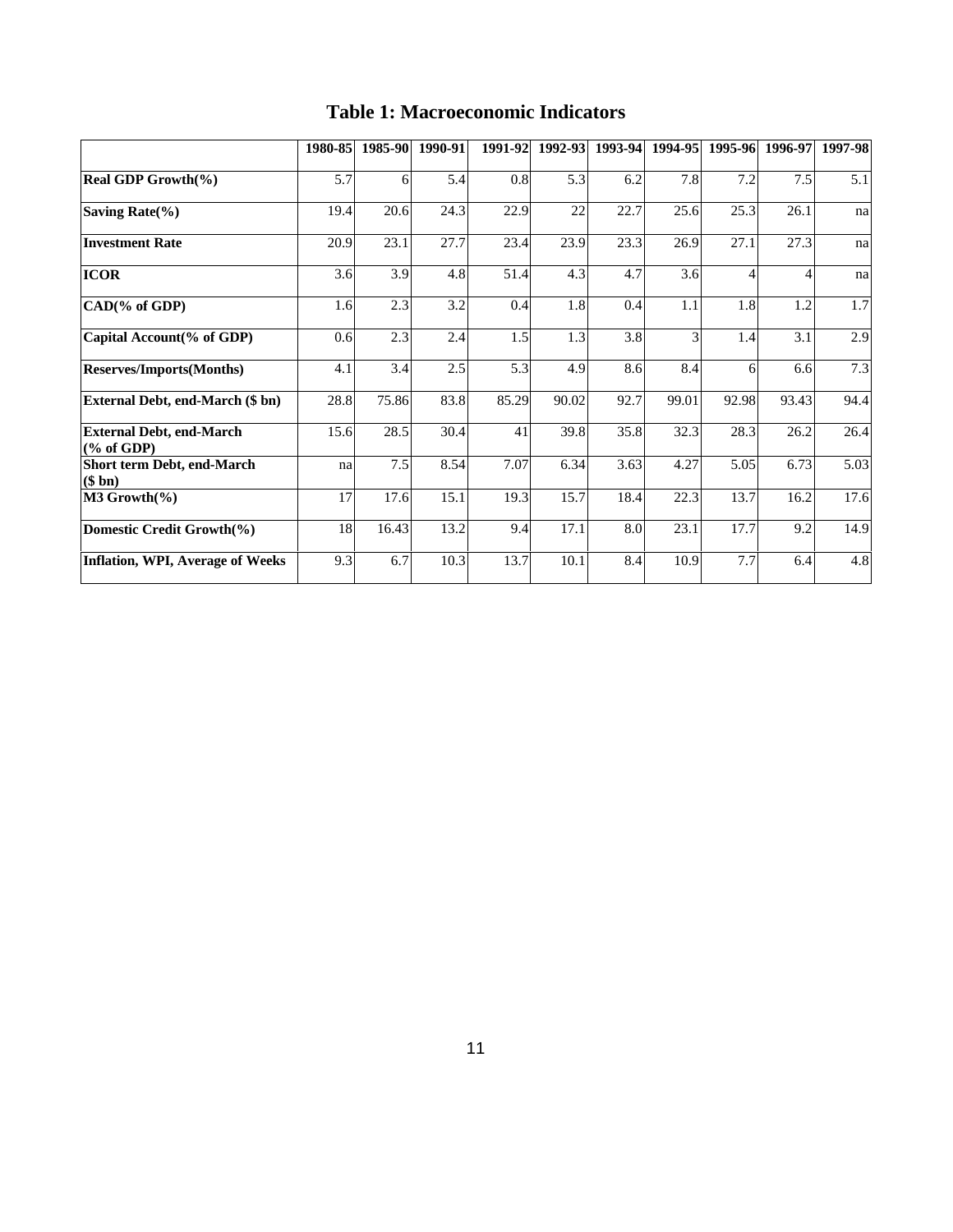## **Table 2 Capital Flows in India**

US \$ million

|                                                 | 1980s      | 1990-91        |                 |            | 1991-92        |                 |            | 1992-93        |                 |            |
|-------------------------------------------------|------------|----------------|-----------------|------------|----------------|-----------------|------------|----------------|-----------------|------------|
|                                                 | <b>Net</b> | <b>Inflows</b> | <b>Outflows</b> | <b>Net</b> | <b>Inflows</b> | <b>Outflows</b> | <b>Net</b> | <b>Inflows</b> | <b>Outflows</b> | <b>Net</b> |
| <b>Foreign Investment</b>                       | 97         | 113            | 10              | 103        | 151            | 18              | 133        | 589            | 32              | 557        |
| (a) Direct                                      | 42         | 107            | 10              | 97         | 147            | 18              | 129        | 345            | 30              | 315        |
| (b) Portfolio                                   | 55         | 6              | $\theta$        | 6          | 4              | $\theta$        | 4          | 244            | $\overline{2}$  | 242        |
| <b>External Assistance</b>                      | 1487       | 3397           | 1193            | 2204       | 4366           | 1335            | 3031       | 3302           | 1446            | 1856       |
| <b>External Commercial</b><br><b>Borrowings</b> | 1044       | 4282           | 2028            | 2254       | 3152           | 1689            | 1463       | 1179           | 1545            | $-366$     |
| <b>Banking Capital</b>                          | 9.34       | 2758           | 3612            | $-854$     | 3263           | 2989            | 274        | 2810           | 985             | 1825       |
| <b>Non Resident Deposits</b>                    | 1237       | 7347           | 5811            | 1536       | 7695           | 7405            | 290        | 9188           | 7187            | 2001       |
| <b>Rupee Debt Service</b>                       | $\theta$   | $\Omega$       | 1193            | $-1193$    | $\Omega$       | 1240            | $-1240$    | $\Omega$       | 878             | $-878$     |
| <b>Short Term Capital</b>                       | $-23.26$   | 1752           | 677             | 1075       | 1898           | 2413            | $-515$     | 4190           | 5269            | $-1079$    |
| <b>Indian Investment Abroad</b>                 | $\Omega$   | $\Omega$       | $\Omega$        | $\Omega$   | $\Omega$       | $\Omega$        | $\Omega$   | $\Omega$       | $\Omega$        | $\Omega$   |
| Other Capital (net)                             | 126        | 3117           | 1186            | 1931       | 2809           | 2335            | 474        | 1359           | 1399            | $-40$      |
| <b>IMF</b>                                      | 76         | 1858           | 644             | 1214       | 1245           | 459             | 786        | 1623           | 335             | 1288       |
| <b>Total</b>                                    | 5025       | 24624          | 16354           | 8270       | 24579          | 19883           | 4696       | 24240          | 19076           | 5164       |

US \$ million

|                                                 | 1993-94        |                 |            | 1994-95        |                 |            | 1995-96        |                 |            |
|-------------------------------------------------|----------------|-----------------|------------|----------------|-----------------|------------|----------------|-----------------|------------|
|                                                 | <b>Inflows</b> | <b>Outflows</b> | <b>Net</b> | <b>Inflows</b> | <b>Outflows</b> | <b>Net</b> | <b>Inflows</b> | <b>Outflows</b> | <b>Net</b> |
| <b>Foreign Investment</b>                       | 4611           | 376             | 4235       | 5763           | 956             | 4807       | 5632           | 1028            | 4604       |
| (a) Direct                                      | 651            | 65              | 586        | 1361           | 133             | 1228       | 2176           | 233             | 1943       |
| (b) Portfolio                                   | 3960           | 311             | 3649       | 4402           | 823             | 3579       | 3456           | 795             | 2661       |
| <b>External Assistance</b>                      | 3476           | 1580            | 1896       | 3193           | 1675            | 1518       | 2933           | 2066            | 867        |
| <b>External Commercial</b><br><b>Borrowings</b> | 3015           | 2330            | 685        | 4249           | 3125            | 1124       | 4262           | 2977            | 1285       |
| <b>Banking Capital</b>                          | 2650           | 1592            | 1058       | 1215           | 1721            | $-506$     | 1524           | 1865            | $-341$     |
| <b>Non Resident Deposits</b>                    | 8850           | 7645            | 1205       | 5805           | 5633            | 172        | 4929           | 3826            | 1103       |
| <b>Rupee Debt Service</b>                       | $\Omega$       | 1053            | $-1053$    | $\theta$       | 983             | $-983$     | $\Omega$       | 952             | $-952$     |
| <b>Short Term Capital</b>                       | 3480           | 4249            | $-769$     | 3488           | 3095            | 393        | 4137           | 4088            | 49         |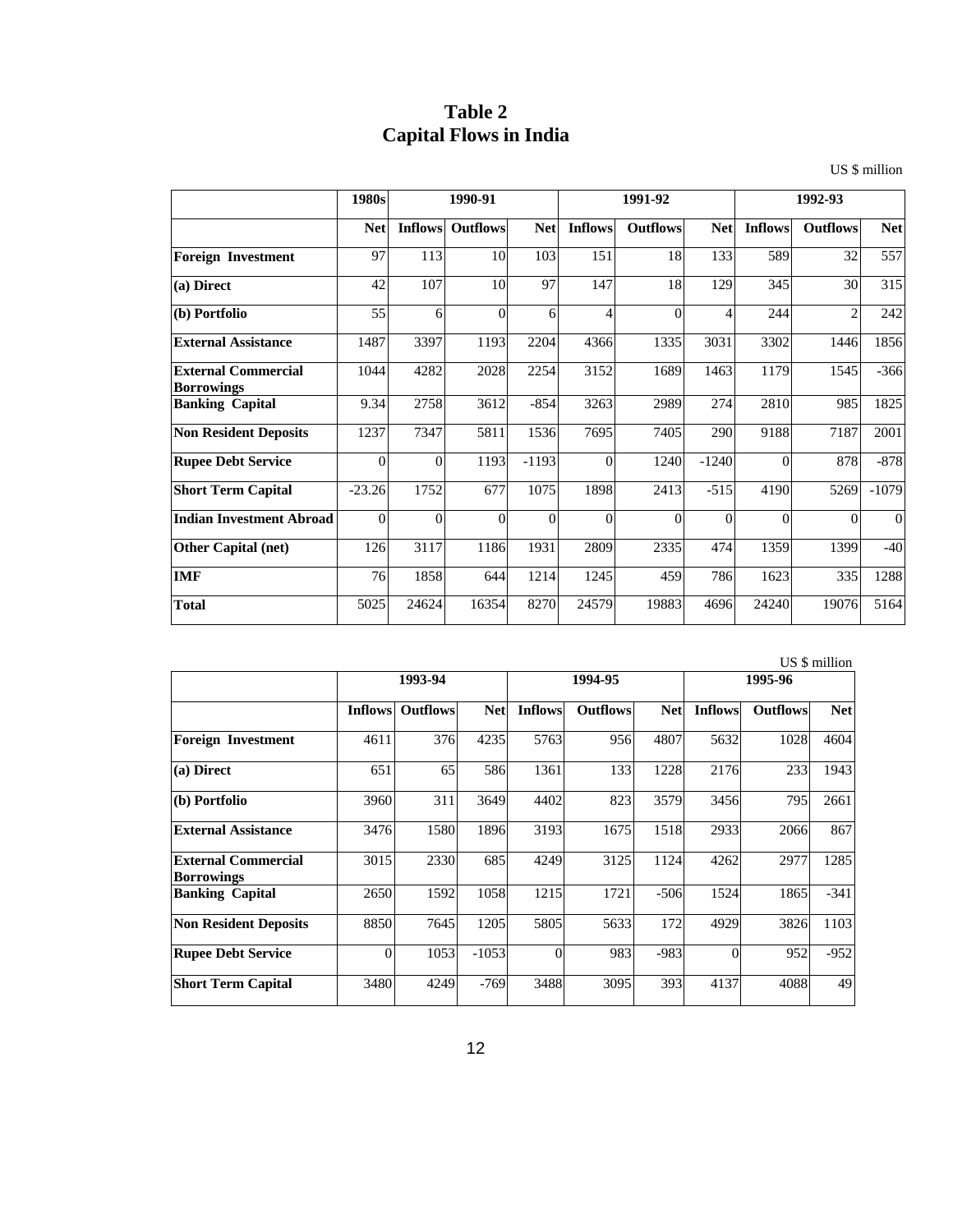| Indian Investment Abroad   |       |       |      | 10    | 125   | $-115$  | 14    | 204   | $-190$  |
|----------------------------|-------|-------|------|-------|-------|---------|-------|-------|---------|
| <b>Other Capital (net)</b> | 2873  | 1235  | 1638 | 2201  | 224   | 1977    | 748   | 3285  | $-2537$ |
| IMF                        | 321   | 134   | 187  |       | 1143  | $-1143$ |       | 1715  | $-1715$ |
| <b>Total</b>               | 29276 | 20194 | 9082 | 25914 | 18555 | 7359    | 24165 | 21802 | 2363    |

|                                                 |                | 1996-97         |            | $0.9 \pm 0.000$<br>1997-98 |                 |            |  |
|-------------------------------------------------|----------------|-----------------|------------|----------------------------|-----------------|------------|--|
|                                                 |                |                 |            |                            |                 |            |  |
|                                                 | <b>Inflows</b> | <b>Outflows</b> | <b>Net</b> | <b>Inflows</b>             | <b>Outflows</b> | <b>Net</b> |  |
| <b>Foreign Investment</b>                       | 7699           | 1861            | 5838       | 8906                       | 3913            | 4993       |  |
| (a) Direct                                      | 2746           | 220             | 2526       | 3333                       | 168             | 3165       |  |
| (b) Portfolio                                   | 4953           | 1641            | 3312       | 5573                       | 3745            | 1828       |  |
| <b>External Assistance</b>                      | 3056           | 1955            | 1101       | 2877                       | 2000            | 877        |  |
| <b>External Commercial</b><br><b>Borrowings</b> | 7579           | 4723            | 2856       | 7382                       | 3372            | 4010       |  |
| <b>Banking Capital</b>                          | 1243           | 2364            | $-1121$    | 1378                       | 3396            | $-2018$    |  |
| <b>Non Resident Deposits</b>                    | 6775           | 3425            | 3350       | 7532                       | 6407            | 1125       |  |
| <b>Rupee Debt Service</b>                       | $\Omega$       | 727             | $-727$     | $\Omega$                   | 767             | $-767$     |  |
| <b>Short Term Capital</b>                       | 7085           | 6247            | 838        | 7034                       | 7130            | $-96$      |  |
| <b>Indian Investment Abroad</b>                 | 8              | 198             | $-190$     | 97                         | 134             | $-37$      |  |
| <b>Other Capital (net)</b>                      | 2629           | 2883            | $-254$     | 6263                       | 2463            | 3800       |  |
| <b>IMF</b>                                      | $\theta$       | 975             | $-975$     | $\theta$                   | 618             | $-618$     |  |
| <b>Total</b>                                    | 36066          | 25160           | 10906      | 41372                      | 30066           | 11306      |  |

US \$ million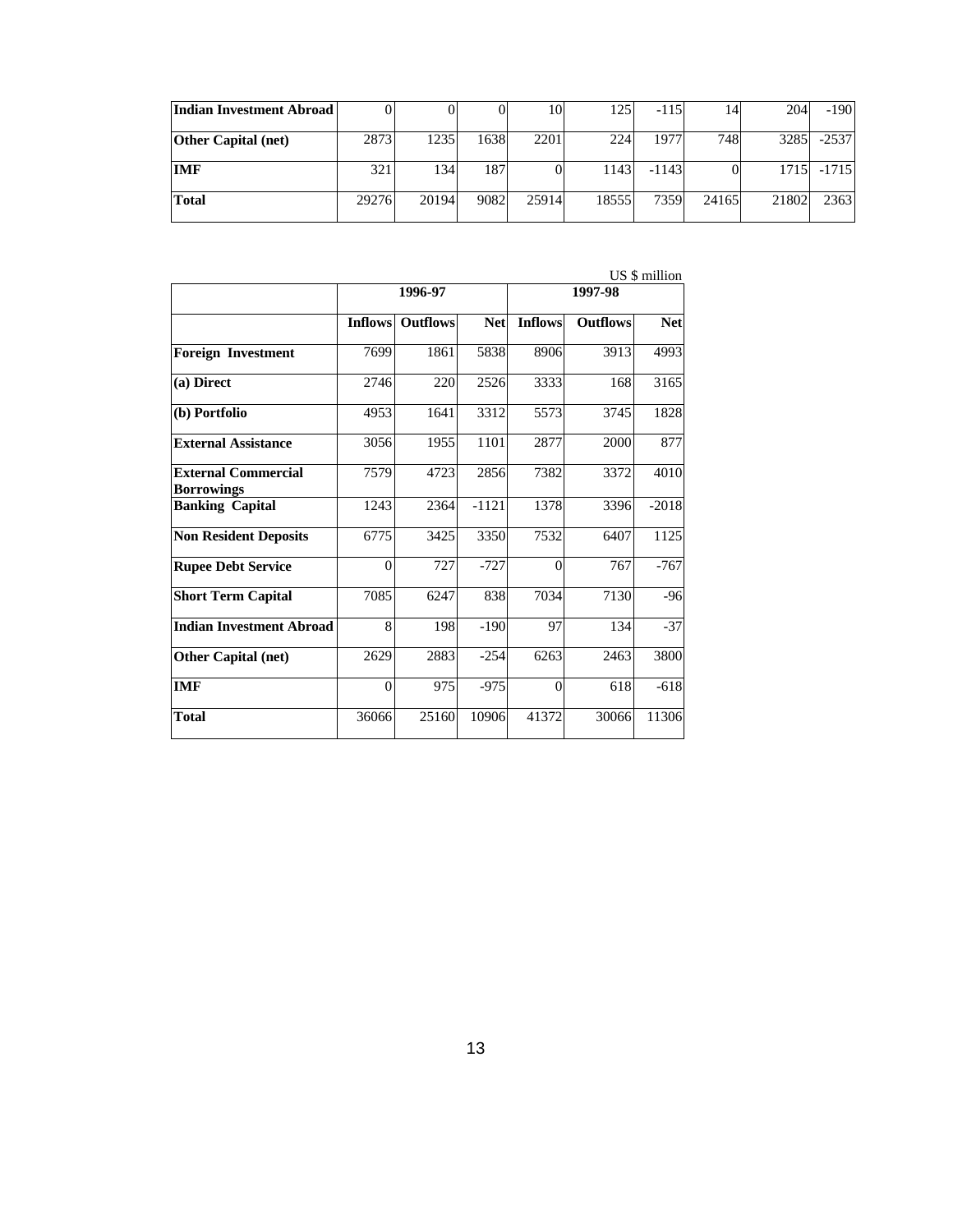# **Table 3: Net Capital Flows in India**

(In per cent)

|                                                 | 1980s*    | 1990-91  | 1991-92  | 1992-93  | 1993-94  | 1994-95  | 1995-96   | 1996-97  | 1997-98  |
|-------------------------------------------------|-----------|----------|----------|----------|----------|----------|-----------|----------|----------|
|                                                 | (Average) |          |          |          |          |          |           |          |          |
| <b>Foreign Investment</b>                       | 1.93      | 1.25     | 2.83     | 10.79    | 46.63    | 65.32    | 194.84    | 53.53    | 44.16    |
| (a) Direct                                      | 0.84      | 1.17     | 2.75     | 6.10     | 6.45     | 16.69    | 82.23     | 23.16    | 27.99    |
| (b) Portfolio                                   | 1.09      | 0.07     | 0.09     | 4.69     | 40.18    | 48.63    | 112.61    | 30.37    | 16.17    |
| <b>External Assistance</b>                      | 29.59     | 26.65    | 64.54    | 35.94    | 20.88    | 20.63    | 36.69     | 10.10    | 7.76     |
| <b>External Commercial</b><br><b>Borrowings</b> | 20.78     | 27.26    | 31.15    | $-7.09$  | 7.54     | 15.27    | 54.38     | 26.19    | 35.47    |
| <b>Banking Capital</b>                          | 0.19      | $-10.33$ | 5.83     | 35.34    | 11.65    | $-6.88$  | $-14.43$  | $-10.28$ | $-17.85$ |
| <b>Non Resident Deposits</b>                    | 24.62     | 18.57    | 6.18     | 38.75    | 13.27    | 2.34     | 46.68     | 30.72    | 9.95     |
| <b>Rupee Debt Service</b>                       | 0.00      | $-14.43$ | $-26.41$ | $-17.00$ | $-11.59$ | $-13.36$ | $-40.29$  | $-6.67$  | $-6.78$  |
| <b>Short Term Capital</b>                       | $-0.46$   | 13.00    | $-10.97$ | $-20.89$ | $-8.47$  | 5.34     | 2.07      | 7.68     | $-0.85$  |
| <b>Indian Investment Abroad</b>                 | 0.00      | 0.00     | 0.00     | 0.00     | 0.00     | $-1.56$  | $-8.04$   | $-1.74$  | $-0.33$  |
| Other acapital                                  | 2.51      | 23.35    | 10.09    | $-0.77$  | 18.04    | 26.87    | $-107.36$ | $-2.33$  | 33.61    |
| <b>IMF</b>                                      | 1.51      | 14.68    | 16.74    | 24.94    | 2.06     | $-15.53$ | $-72.58$  | $-8.94$  | $-5.47$  |
| <b>Foreign Exchange Reserve</b><br>(US5bn.)     | 3.96      | 5.83     | 9.22     | 9.83     | 19.25    | 25.19    | 21.69     | 26.42    | 29.37    |
| (end of period)                                 |           |          |          |          |          |          |           |          |          |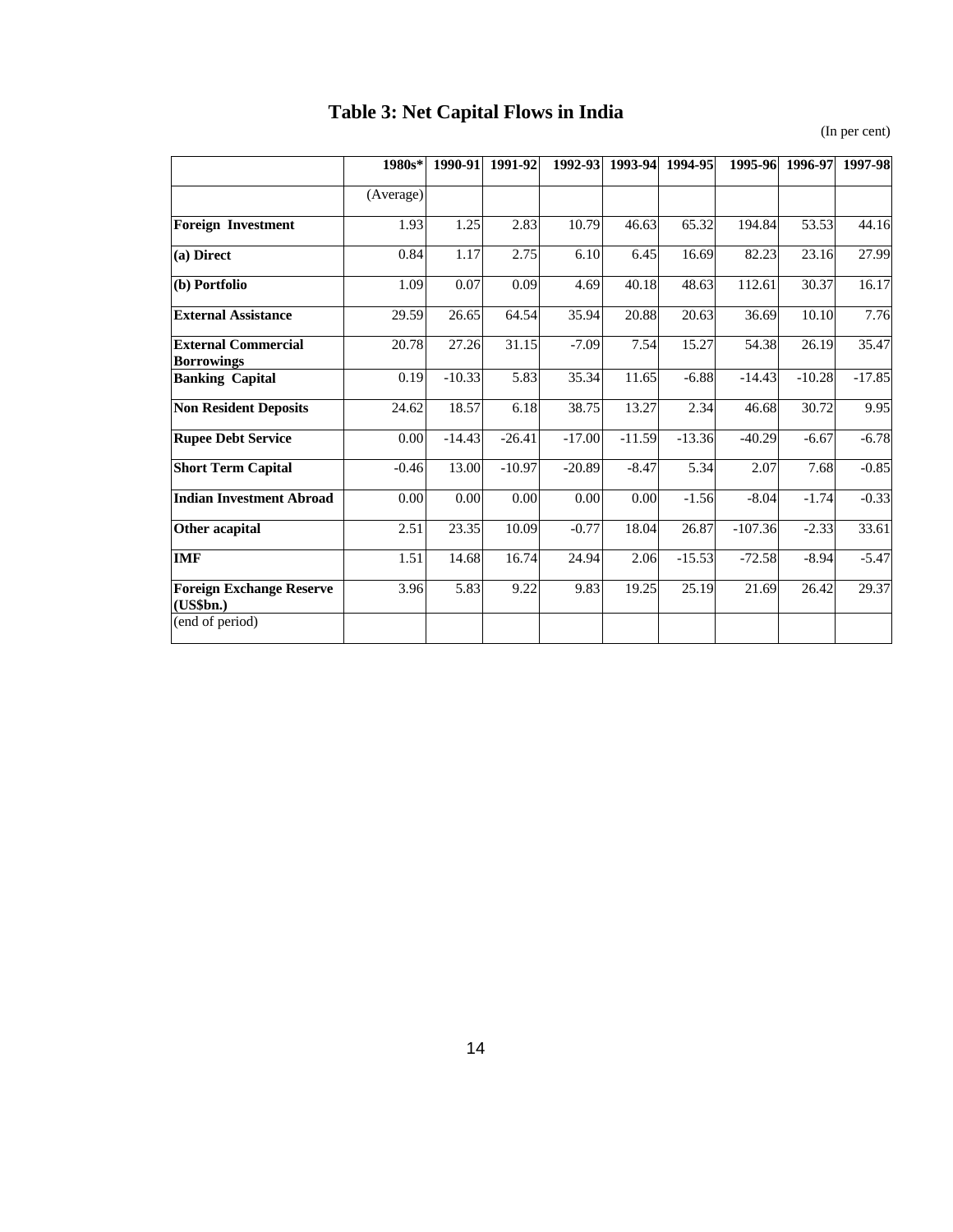| Year    | <b>Current Account</b><br><b>Measures</b>                                                                                                                      | <b>Capital Account</b><br><b>Measures</b>                                                                                                                                                                                                                                                                                                                                                                                                                                                                                                                                                                                           | <b>Exchange Rate</b><br><b>Measures</b>                                                                                                                                                                                                                                                                                                                                                                                                                                                                                                       | <b>Others Measures</b>                                                  |
|---------|----------------------------------------------------------------------------------------------------------------------------------------------------------------|-------------------------------------------------------------------------------------------------------------------------------------------------------------------------------------------------------------------------------------------------------------------------------------------------------------------------------------------------------------------------------------------------------------------------------------------------------------------------------------------------------------------------------------------------------------------------------------------------------------------------------------|-----------------------------------------------------------------------------------------------------------------------------------------------------------------------------------------------------------------------------------------------------------------------------------------------------------------------------------------------------------------------------------------------------------------------------------------------------------------------------------------------------------------------------------------------|-------------------------------------------------------------------------|
| 1990-91 | Measures taken<br>to control imports<br>and expedite the<br>repatri-ation<br>of<br>export proceeds<br><b>New</b><br>Trade<br>policy announced<br>in July 1991. | Access to short term<br>credit to the Indian<br>borrowers, particularly<br>Acceptance<br>Bankers'<br>Facilty restricted.<br>Negotiated with the<br>IMF for the drawal of<br>loans<br>under<br>the<br>Compensatory<br>and<br><b>Contingency Financing</b><br>Facility (CCFF) and<br>First credit tranche of<br>Stand-by<br>its<br>Arrangement.<br>Foreign<br>Currency<br><b>Banks</b><br>Other<br>and<br>Scheme<br>Deposits<br>(FC(B&O)D)<br>introduced.                                                                                                                                                                             |                                                                                                                                                                                                                                                                                                                                                                                                                                                                                                                                               |                                                                         |
| 1991-92 | Persons of Indian<br>origin permitted to<br>import gold up to 5<br>kgs.                                                                                        | Foreign<br>Currency<br>$\bullet$<br>Ordinary<br>Non-<br>Repatriable<br>Scheme<br>(FCON) introduced.<br>Liberalisation<br>οf<br>foreign<br>direct<br>investment<br>of<br>industries in Annexure<br>III of the Statement of<br>Industrial Policy, 1991.<br>The Scheme of India<br>Development<br><b>Bonds</b><br>(IDBs) introduced by<br>the State Bank of India<br>aggregated US \$1.6<br>billion.<br>Foreign Institutional<br>Investors<br>(FIIs)<br>permitted to invest in<br>all securities traded on<br>the<br>primary<br>and<br>secondary<br>markets<br>subject to a ceiling of<br>24 per cent of the<br>equity of the company. | Downward<br>$\bullet$<br>adjustment<br>of<br>Indian Rupees in<br>US<br>terms<br>of<br>dollar by 18 per<br>cent.<br>Liberalised<br>$\bullet$<br>Rate<br>Exchange<br>Management<br>System (LERMS)<br>through<br>which<br>one leg of the<br>exchange<br>rate,<br>applicable to 40<br>per cent of all<br>current receipts,<br>essential imports<br>and debt service<br>payments,<br>was<br>determined by the<br>Reserve Bank and<br>other<br>the<br>leg,<br>which applied to<br>all<br>other<br>transactions, was<br>determined by the<br>market. | Pledging<br>of<br>monetary gold<br>in<br>the<br>international<br>market |

**Major External Sector Policies : 1991-98 (Statement)**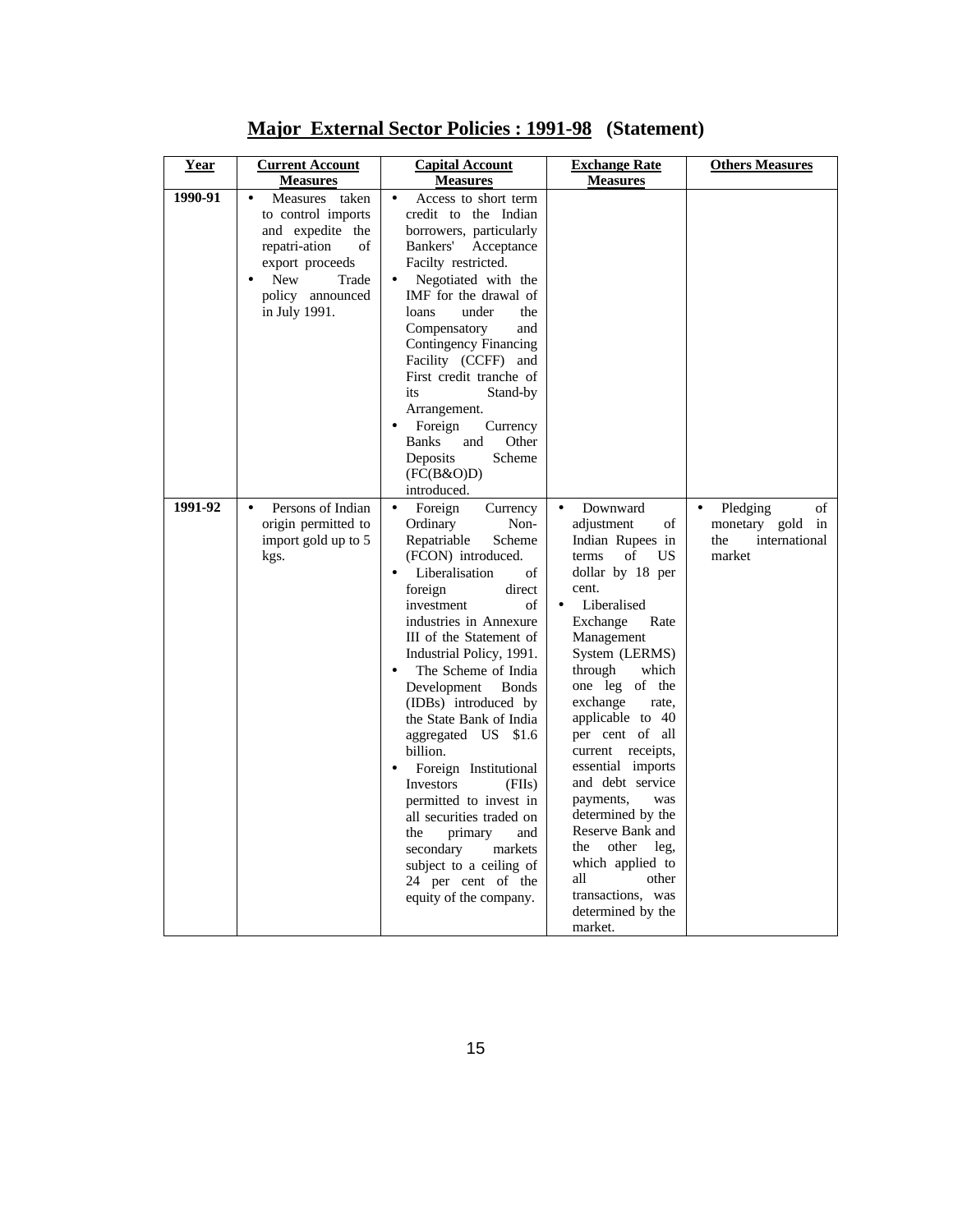| Year    | <b>Current Account</b><br><b>Measures</b>                                                                                                                                                                                                                                                          | <b>Capital Account</b><br><b>Measures</b>                                                                                                                                                       | <b>Exchange Rate</b><br><b>Measures</b>                                                                                                                                                                                                                                                                                                                                                                                                                                | <b>Others Measures</b>                                                                      |
|---------|----------------------------------------------------------------------------------------------------------------------------------------------------------------------------------------------------------------------------------------------------------------------------------------------------|-------------------------------------------------------------------------------------------------------------------------------------------------------------------------------------------------|------------------------------------------------------------------------------------------------------------------------------------------------------------------------------------------------------------------------------------------------------------------------------------------------------------------------------------------------------------------------------------------------------------------------------------------------------------------------|---------------------------------------------------------------------------------------------|
| 1992-93 | Persons of Indian<br>origin permitted to<br>import silver up to<br>$100$ kgs                                                                                                                                                                                                                       | Indian<br>company<br>$\bullet$<br>launches the first GDR<br>issue of India.<br>Non-Resident Non-<br>$\bullet$<br>Repatriable<br>Account<br>Scheme<br>(NRNR)<br>introduced.                      | Exchange<br>$\bullet$<br>rate<br>unified<br>was<br>through which the<br>external value of<br>the rupee to be<br>market related.                                                                                                                                                                                                                                                                                                                                        | Comprehensive<br>amendments to the<br>FERA.                                                 |
| 1993-94 |                                                                                                                                                                                                                                                                                                    | scheme<br>$FCNR$ (B)<br>introduced.<br>FC $(B \& O)$ D<br>scheme withdrawn.                                                                                                                     |                                                                                                                                                                                                                                                                                                                                                                                                                                                                        |                                                                                             |
| 1994-95 | India<br>accepted<br>obligat-ions under<br>Article 2,3 and 4<br>of Article VIII of<br>Articles<br>of<br>the<br>Agreem-ent of the<br>IMF.<br>Interest accrued<br>$\bullet$<br>on NRNRD along<br>with other current<br>account liberalisa-<br>measures<br>tion<br>made eligible for<br>repatriation. | FCNR(A)<br>$\bullet$<br>scheme<br>withdrawn in a phased<br>manner.<br>FCNR (A) scheme<br>$\bullet$<br>withdrawn in a phased<br>manner.                                                          |                                                                                                                                                                                                                                                                                                                                                                                                                                                                        |                                                                                             |
| 1995-96 |                                                                                                                                                                                                                                                                                                    | Liberalised<br>$\bullet$<br>Guidelines for Indian<br>investment abroad in<br>Wholly<br>Owned<br>Subsidiaries and Joint<br>Ventures<br>with<br>fast<br>track approvals from<br>the Reserve Bank. | The Report of<br>$\bullet$<br>the Expert Group<br>Foreign<br>on<br>Exchange<br>Markets in India<br>(Chairman: Shri.<br>O.P.<br>Sodhani)<br>submitted.<br>AD <sub>s</sub> allowed to<br>$\bullet$<br>decide<br>their<br>foreign exchange<br>overnight<br>open<br>position<br>limits<br>subject<br>to<br>approval<br>from<br>RBI and<br>their<br>maintaining<br>of<br>Tier I<br>capital<br>funds of 5 per<br>cent of the foreign<br>exchange<br>open<br>position limits. | Post<br>shipment<br>$\bullet$<br>credit in Foreign<br>currency (PSCFC)<br>scheme withdrawn. |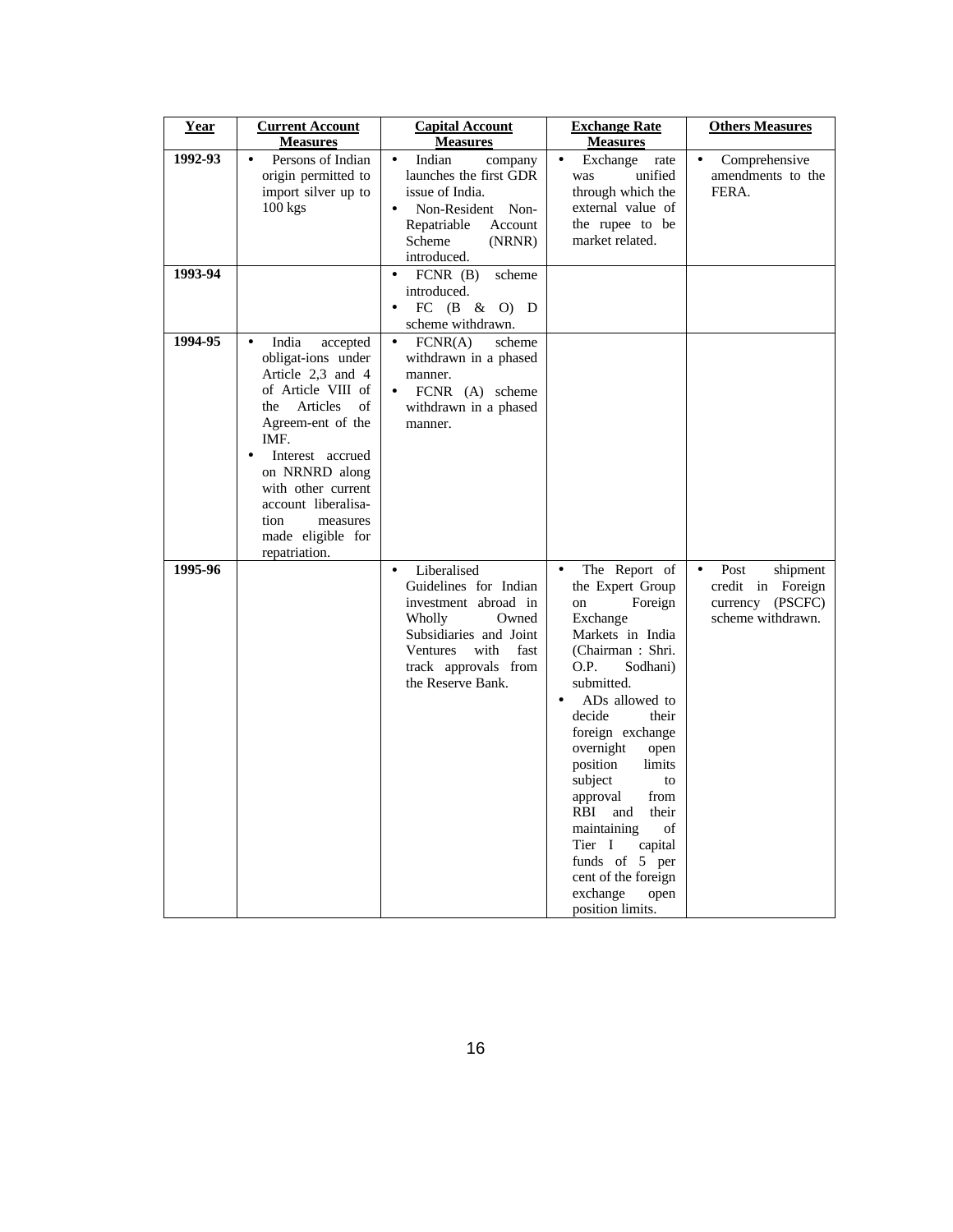| Year    | <b>Current Account</b> | <b>Capital Account</b>                                                                                                                                                                                                                                                                                                                                                                                                                                                                                                                                                                                                                   | <b>Exchange Rate</b>                                                                                                                                                                                                                                                                                                                                                                                                                                                                                                                                                                                                                                                                                                                                                                                                                              | <b>Others Measures</b> |
|---------|------------------------|------------------------------------------------------------------------------------------------------------------------------------------------------------------------------------------------------------------------------------------------------------------------------------------------------------------------------------------------------------------------------------------------------------------------------------------------------------------------------------------------------------------------------------------------------------------------------------------------------------------------------------------|---------------------------------------------------------------------------------------------------------------------------------------------------------------------------------------------------------------------------------------------------------------------------------------------------------------------------------------------------------------------------------------------------------------------------------------------------------------------------------------------------------------------------------------------------------------------------------------------------------------------------------------------------------------------------------------------------------------------------------------------------------------------------------------------------------------------------------------------------|------------------------|
|         | <b>Measures</b>        | <b>Measures</b>                                                                                                                                                                                                                                                                                                                                                                                                                                                                                                                                                                                                                          | <b>Measures</b>                                                                                                                                                                                                                                                                                                                                                                                                                                                                                                                                                                                                                                                                                                                                                                                                                                   |                        |
| 1996-97 |                        | 100<br>per<br>$\bullet$<br>cent<br>dedicated debt funds<br>allowed to invest in<br>private<br>debt<br>instruments of Indian<br>companies.<br>Greater<br>access<br>to<br>investment proposals<br>under the Automatic<br>Route<br>Approval<br>to<br>foreign investors.<br>Application<br>for<br>raising<br>foreign<br>currency loan under<br>US \$ 3 million scheme<br>and short term loan to<br>be considered by the<br>RBI.<br>RBI<br>appointed<br>a<br>٠<br>committee on Capital<br><b>Account Convertibility</b><br>which submitted its<br>30.<br>Report on May<br>1997.<br>FII allowed to invest<br>GOI<br>in<br>dated<br>securities. | Aggregate Gap<br>$\bullet$<br>Limit (AGL) left<br>to be fixed by<br>individual banks<br>depending<br>upon<br>their<br>foreign<br>exchange<br>operation,<br>risk<br>taking<br>capacity,<br>balance sheet size<br>and other relevant<br>parameters<br>subject<br>to<br>approval from the<br>RBI.<br>ADs permitted<br>$\bullet$<br>offer<br>cost<br>to<br>effective and risk<br>reduction option<br>strategies.<br>ADs permitted<br>$\bullet$<br>to use interest rate<br>swaps,<br>currency<br>forward<br>swaps,<br>rate<br>agreement<br>instruments<br>to<br>hedge their asset<br>liability portfolio.<br>ADs having the<br>$\bullet$<br>requisite<br>infrastructure,<br>risk<br>control<br>mechanism<br>and<br>satisfying capital<br>adequacy norms,<br>were permitted to<br>initiate<br>cross<br>currency positions<br>in the overseas<br>market. |                        |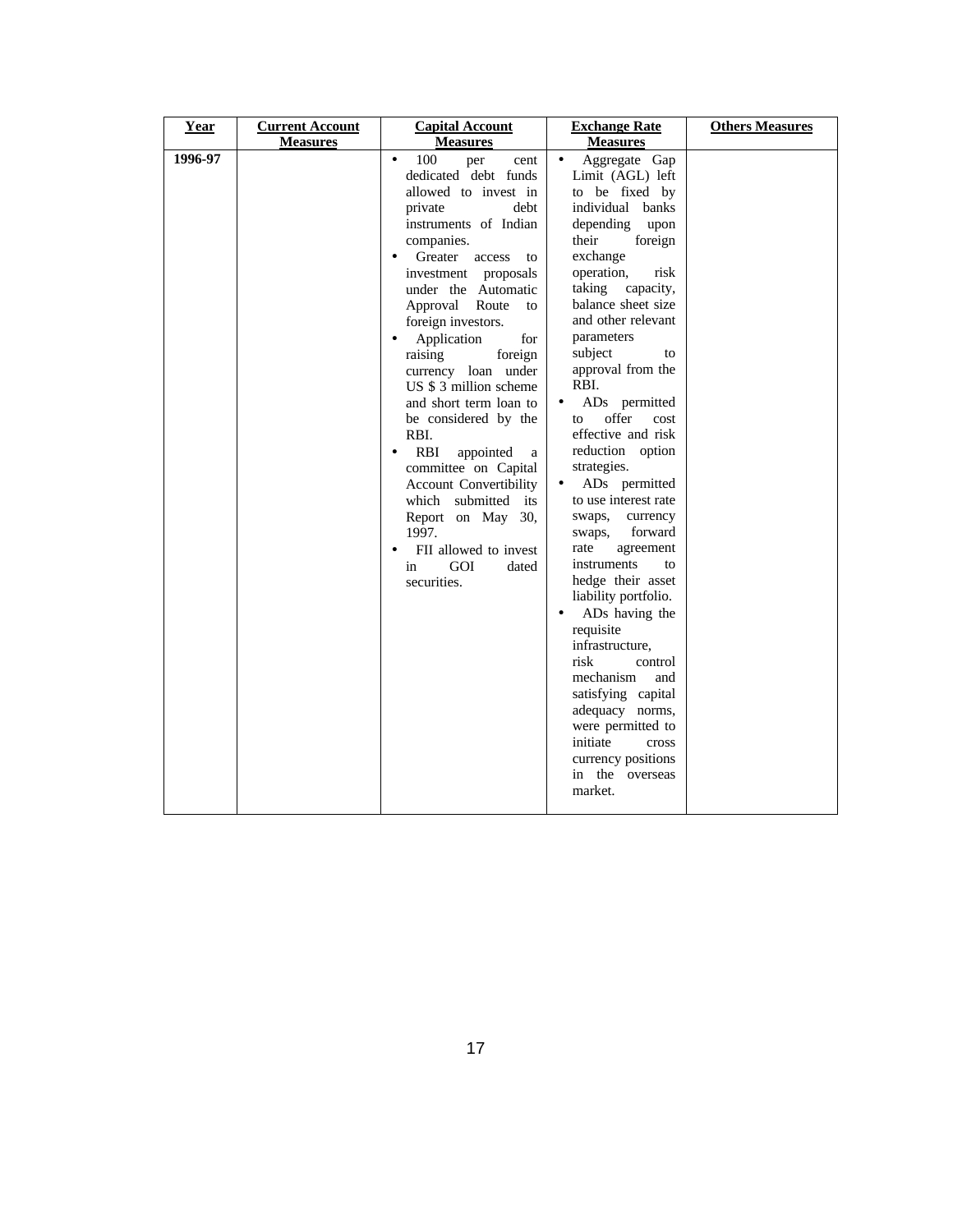| Year    | <b>Current Account</b>                                                                                                                                                                                                                              | <b>Capital Account</b> | <b>Exchange Rate</b>                                                                                                                                                                                                                                                                                                                                                                                                                                                                                                                                                                                                                                                                | <b>Others Measures</b>                                                                                                                                                                                                                                                                                                                                                                                                                                                                                                                                                                                                                                                                                            |
|---------|-----------------------------------------------------------------------------------------------------------------------------------------------------------------------------------------------------------------------------------------------------|------------------------|-------------------------------------------------------------------------------------------------------------------------------------------------------------------------------------------------------------------------------------------------------------------------------------------------------------------------------------------------------------------------------------------------------------------------------------------------------------------------------------------------------------------------------------------------------------------------------------------------------------------------------------------------------------------------------------|-------------------------------------------------------------------------------------------------------------------------------------------------------------------------------------------------------------------------------------------------------------------------------------------------------------------------------------------------------------------------------------------------------------------------------------------------------------------------------------------------------------------------------------------------------------------------------------------------------------------------------------------------------------------------------------------------------------------|
|         |                                                                                                                                                                                                                                                     |                        |                                                                                                                                                                                                                                                                                                                                                                                                                                                                                                                                                                                                                                                                                     |                                                                                                                                                                                                                                                                                                                                                                                                                                                                                                                                                                                                                                                                                                                   |
| 1997-98 | <b>Measures</b><br>Major revision in<br>the EXIM Policy<br>1997-2002.<br>RBI announced<br>$\bullet$<br>detailed eligibility<br>criteria to apply<br>for authorisation as<br>nominated<br>a<br>agency for import<br>of Gold/<br>Silver/<br>Platinum. | <b>Measures</b>        | <b>Measures</b><br>ADs<br>$\bullet$<br>were<br>allowed to book<br>forward cover for<br>exporters<br>and<br>importers without<br>requirement<br>the<br>οf<br>documentary<br>evidence of a firm<br>order for letter of<br>credit, but on the<br>basis<br>of<br>a<br>declaration<br>of<br>exposure<br>supported by past<br>performance and<br>business<br>projection.<br>ADs permitted<br>provide<br>to<br>forward exchange<br>cover to FIIs in<br>respect to<br>their<br>investments<br>in<br>debt instruments<br>in India.<br>AD <sub>s</sub> permitted<br>to extend forward<br>cover to holders<br>of FCNR/NRE to<br>enable them to<br>hedge the balance<br>therein.<br>ADs<br>were | $CRR$ of 10 per<br>cent imposed<br>on<br>incremental liability<br>over April 11, 1997<br>under<br>FCNR(B)<br>deposit.<br><b>Banks</b><br>including<br>primary<br>$CO-$<br>operatives which are<br>ADs<br>in<br>foreign<br>exchange permitted<br>to fix interest rates<br><b>NRE</b><br>on<br>term<br>deposits<br>of<br>6<br>months and above.<br>RBI appointed a<br>Committee<br>on<br>Hedging<br>through<br>internati-onal<br>Commodity<br>exchanges<br>which<br>formally submitted<br>its<br>recommendations<br>on November 21,<br>1997.<br>Interest<br>$\bullet$<br>rates<br>charged on rupee<br>loans out of /against<br>$FCNR(B)$ deposits<br>consistent<br>made<br>with lending rates<br>for rupee loans in |
|         |                                                                                                                                                                                                                                                     |                        | permitted<br>to<br>invest/<br>borrow<br>amounts up to a                                                                                                                                                                                                                                                                                                                                                                                                                                                                                                                                                                                                                             | general.<br>The<br>incremental<br>$\bullet$<br>CRR of 10 per cent                                                                                                                                                                                                                                                                                                                                                                                                                                                                                                                                                                                                                                                 |
|         |                                                                                                                                                                                                                                                     |                        | maximum extent<br>of 15 % of their<br>unimpaired Tier I<br><b>US</b><br>\$<br>10<br><b>or</b><br>million.<br>whichever<br><i>is</i><br>higher, capital as<br>against<br>the                                                                                                                                                                                                                                                                                                                                                                                                                                                                                                         | on NRE and NRNR<br>scheme<br>deposit<br>imposed<br>on<br>the<br>increase in the level<br>outs-tanding as on<br>April 11, 1997, was<br>removed.<br>with<br>effect<br>from                                                                                                                                                                                                                                                                                                                                                                                                                                                                                                                                          |
|         |                                                                                                                                                                                                                                                     |                        | previous<br>ceiling<br>\$<br>of<br>US<br>10<br>million.                                                                                                                                                                                                                                                                                                                                                                                                                                                                                                                                                                                                                             | December 6, 1997.                                                                                                                                                                                                                                                                                                                                                                                                                                                                                                                                                                                                                                                                                                 |